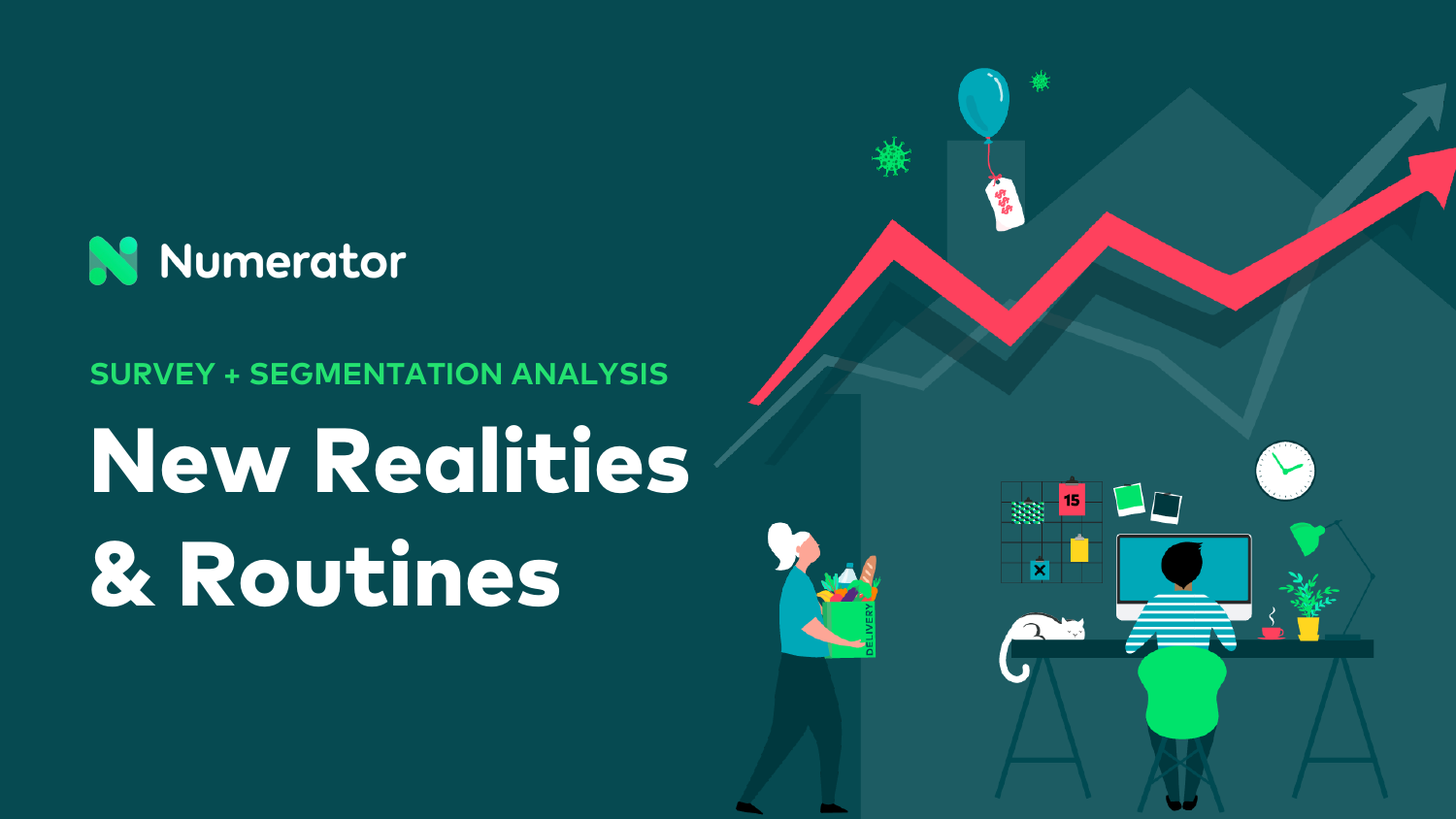## About this Report

Numerator's New Realities & Routines study, based on a custom Numerator survey & segmentation analysis of over 10,000 consumers, dissects the various market dynamics affecting today's consumers and provides an in-depth understanding of how consumers today are faring when it comes to their finances and increased post-pandemic flexibility.

The New Realities & Routines Survey was fielded to 10,010 consumers between 4/8/22 and 4/14/22. We utilized this single survey to create custom groups based on two key themes companies are challenged to understand today:



*"***New Realities***"* 

*Leverages a custom segmentation analysis investigating how inflation has and will impact consumers across various financial segments.*



*"***New Routines***"* 

*Leverages a cross-section of respondents' workfrom-home status to understand consumption behaviors within the landscape of today's workforce.*

Verified shopping behaviors of these groups were analyzed using Numerator Insights.

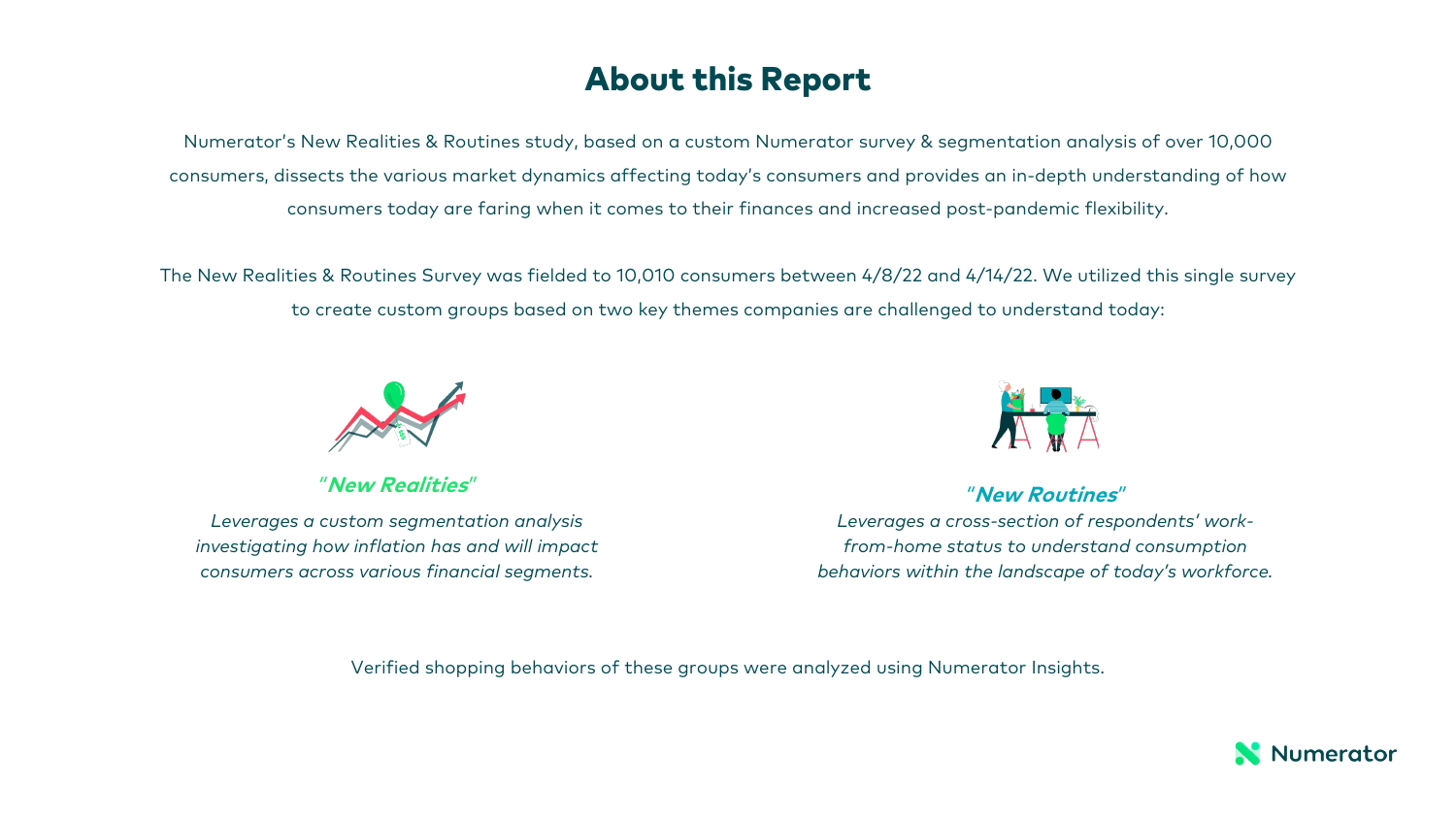### Executive Summary

#### NEW REALITIES NEW ROUTINES AND ALL CONTINUES IN THE REAL CONTINUES.

Consumers are facing harsh financial realities, with fewer than half feeling comfortable in their current situations.

- **Financial strug[gles span income levels](#page-3-0)** many high income households are struggling just as much as low income ones.
- **Inflation is more heavily impacting those already struggling**, and consumers expect it to get worse before it gets better.
- **Households with more financial flexibility are stocking-up** on sale items and searching for deals rather than cutting back on non-essential spending.
- **Spending in non-essential categories was down** in the first three months of 2022 vs. 2021, particularly among struggling households with low purchase power.

**JUMP TO SECTION** 

Consumer lifestyles, l

- **Work sty** with on-
- **Remote** forward
- **Average** individud consump
- On-site \ breakfas shopping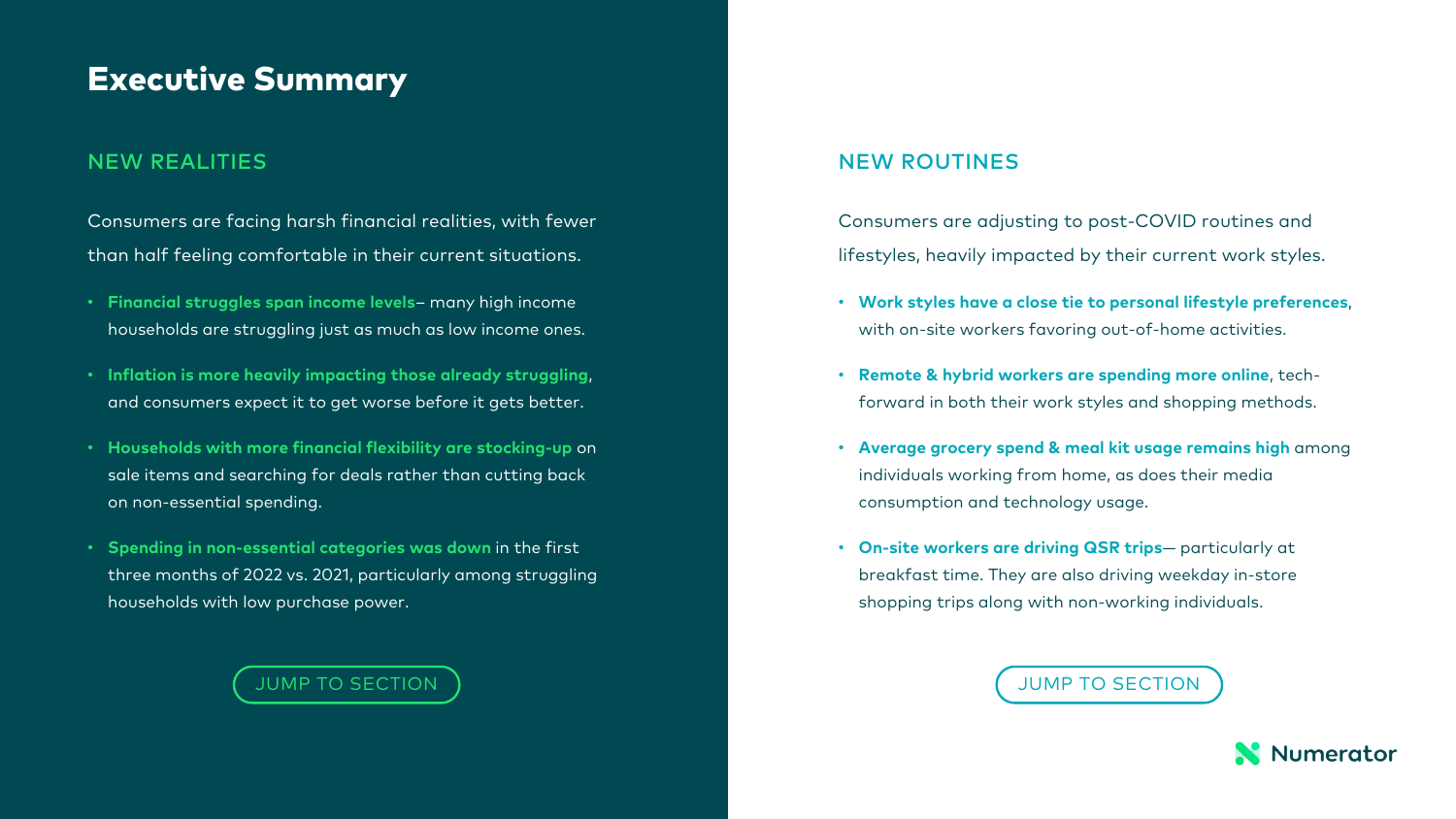<span id="page-3-0"></span>

## New Realities

How are consumers faring financially?

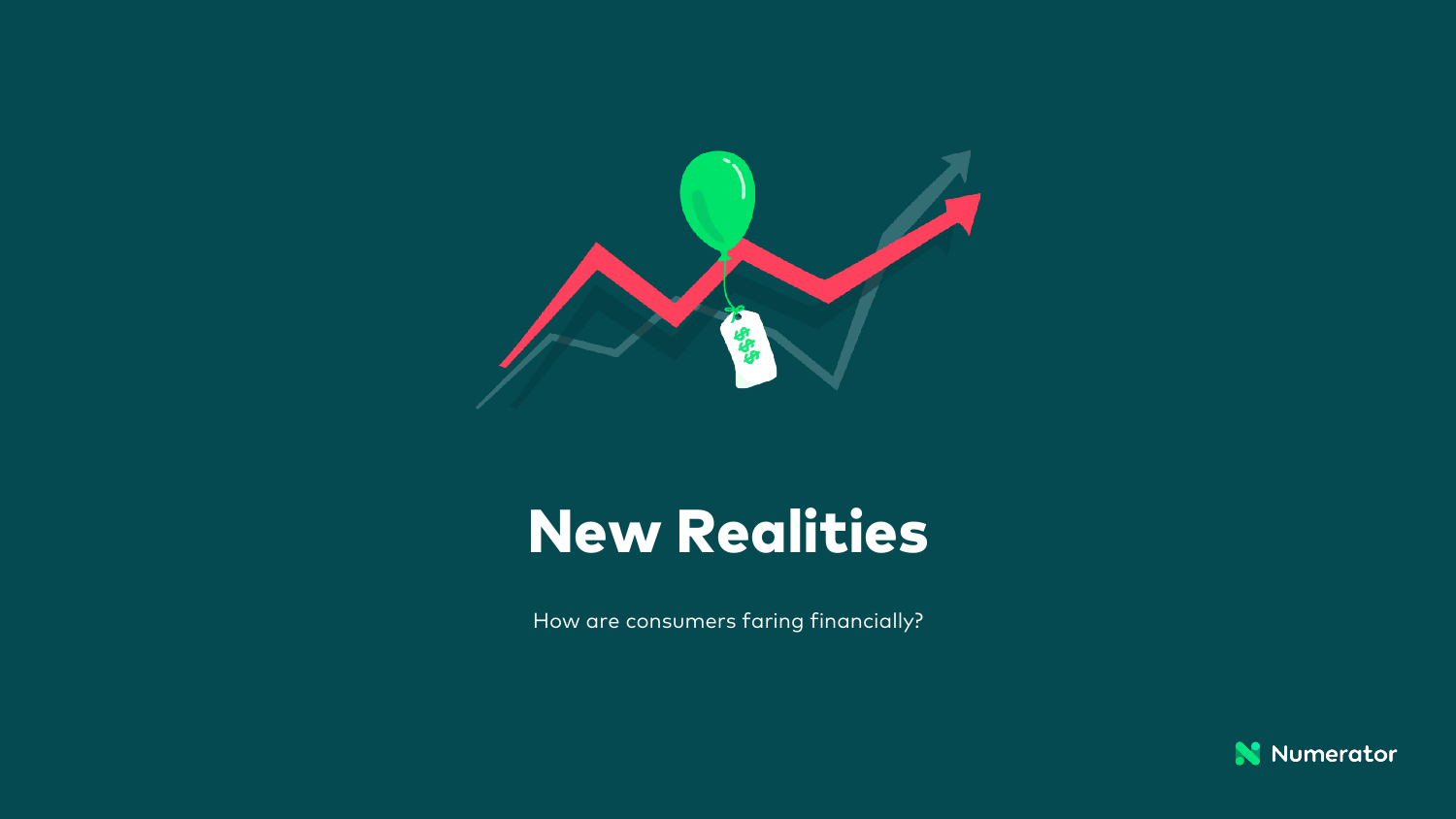### "New Realities" Segments

#### STRUGGLING + LOW PURCHASE POWER **(19%)**

This group's finances are extremely tight and inflation has impacted them heavily, leading to declining financial situations. Individuals in this group have lower incomes and are highly concerned about the future & making ends meet half of the group members are not currently employed.

STRUGGLING + HIGH PURCHASE POWER **(13%)**

Finances are also tight for this group, though they have slightly higher incomes to work with than struggling low purchase power consumers. They've experienced heavy inflation impacts & declining finances over the past two years, and they are very concerned about the future.

PUSHING ON **(29%)**

Neutral or comfortable with finances, this group skews a bit younger and has only experienced slight inflationary impacts. These individuals are less worried about inflation or making ends meet, and their finances have generally improved or held steady in the past two years.

PROSPERING **(30%)**

This group feels comfortable with their current finances and has experienced little-to-no inflationary impact to-date. Their financial situation has generally improved over the past two years and they're more concerned with work, family and world events than they are making ends meet.

COMFORTABLY RETIRED **(9%)**

Comfortable with finances, individuals in this group have an average age of 66 and none are currently employed. The vast majority say inflation has not impacted their finances, and they're not worried about it in the future. Their financial situation has stayed the same in the past two years.

**PURCHASE POWER DEFINED:** the most accurate picture of a consumer's buying power which takes annual income and controls for household size and regional cost of living.

Numerator New Realities & Routines Survey 4/14/22 ( n=10,010) Advanced Segmentation Analysis – Focus Groups

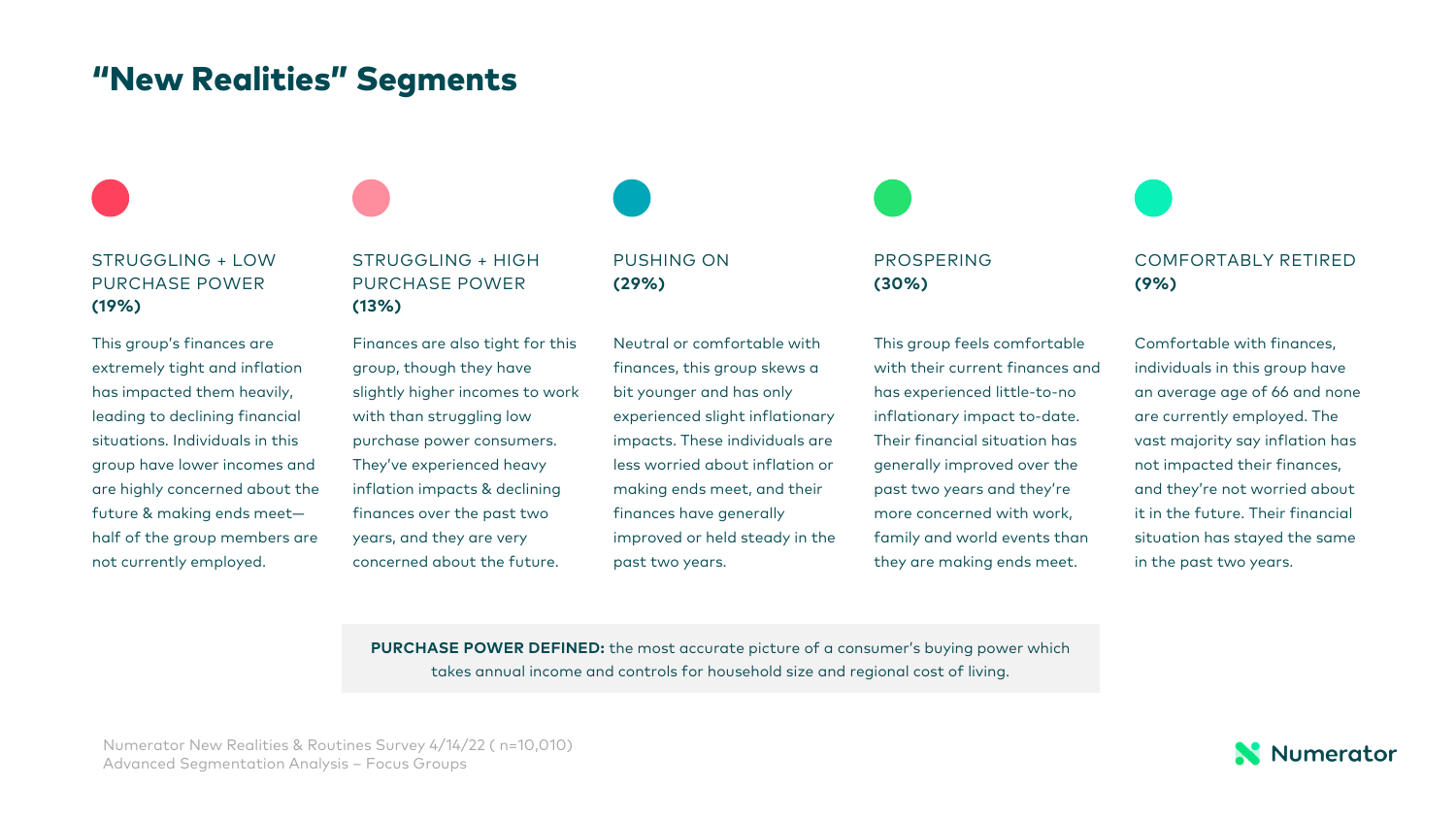## Segment Profiles

The layered nature of advanced segmentations allows for a more nuanced understanding of these groups and how they're truly faring. Demographically, struggling high purchase power consumers look similar to prospering consumers— high income, full-time employed, suburban homeowners— but they are living two financial realities.

#### SEGMENT PROFILES | % OF GROUP (INDEX VS. TOTAL)



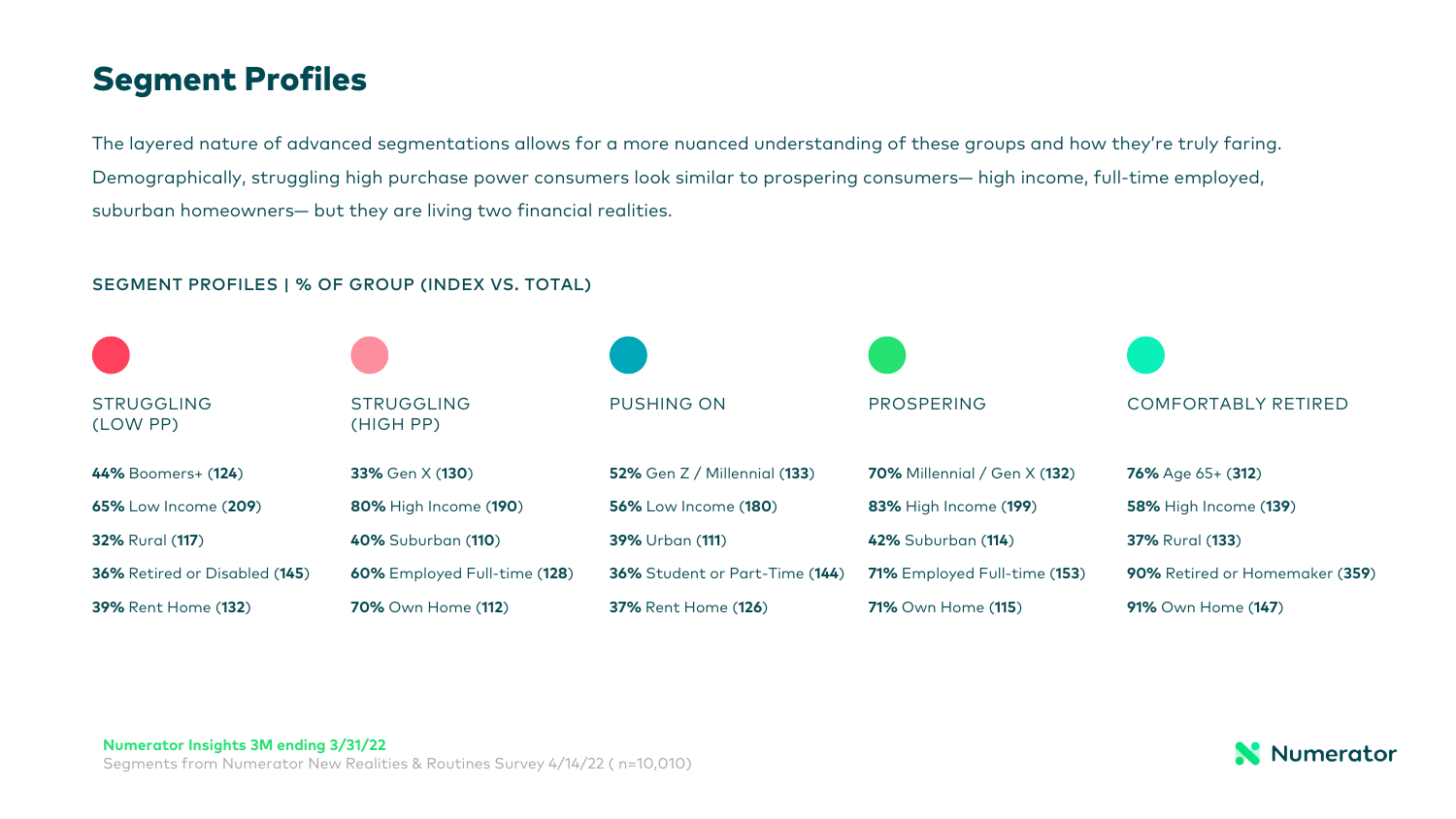## These groups are largely defined by their finances– both current and past.

While households in the prospering segment feel comfortable with their current financial situations, they've also seen the most improvement over the past two years. Struggling households, on the other hand, are feeling their financial squeeze worsen over time.

#### FINANCES BY CONSUMER SEGMENT



#### CURRENT FINANCIAL SITUATION

Numerator New Realities & Routines Survey 4/14/22 ( n=10,010) | \*Bubbles sized by # of households within each group Which of the following best describes your current financial situation? / How would you compare your current financial situation to two years ago?

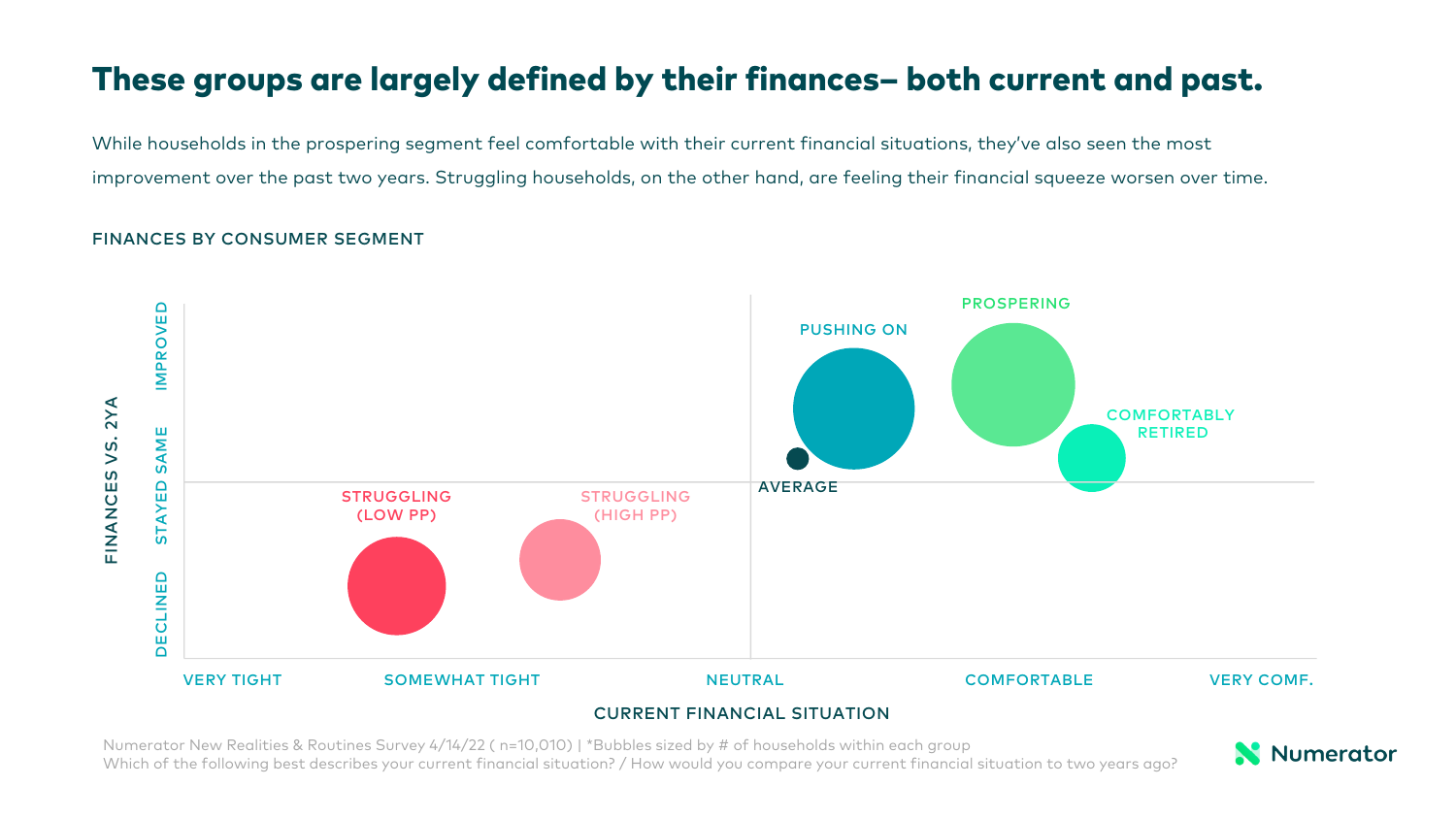## Inflation has disproportionately affected those already struggling.

Over nine-in-ten consumer say inflation has impacted their finances in some way, but for struggling households, the impact has been twice as significant. Most consumers in the pushing on, prospering or comfortably retired segments say inflation impacts have been minimal.

#### INFLATION IMPACT PAST FEW MONTHS



Numerator New Realities & Routines Survey 4/14/22 ( n=10,010) What effect have rising prices/inflation had on your financial situation in the **past few months**?

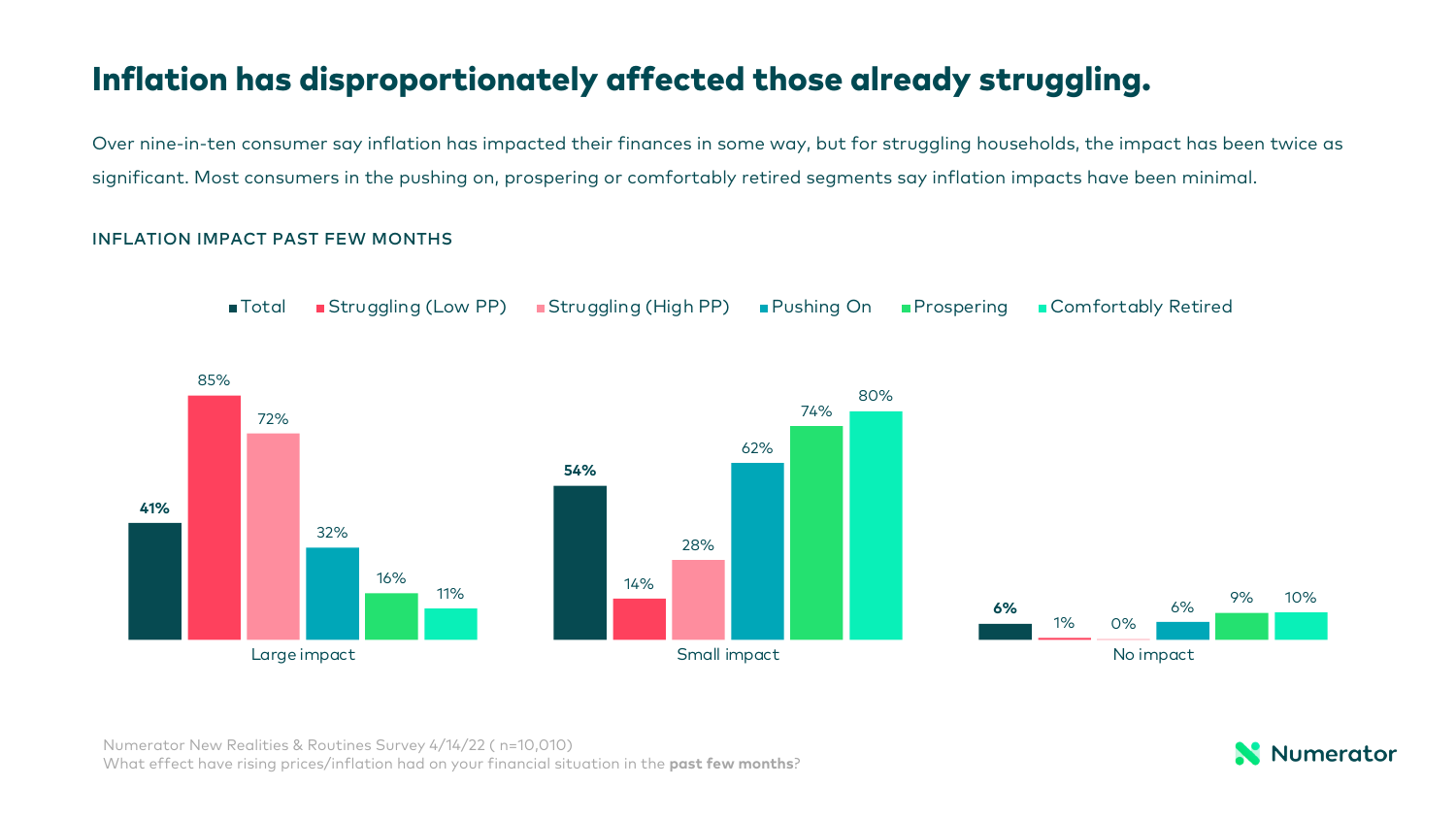## But many expect inflations impact to worsen in coming months.

Two-in-five consumers believe inflation will have a greater impact on their financial situation in the next few months than it has to-date– a belief that nearly doubles among struggling households. Comfortably retired households are least concerned with future inflation effects.

#### INFLATION IMPACT NEXT FEW MONTHS VS. NOW



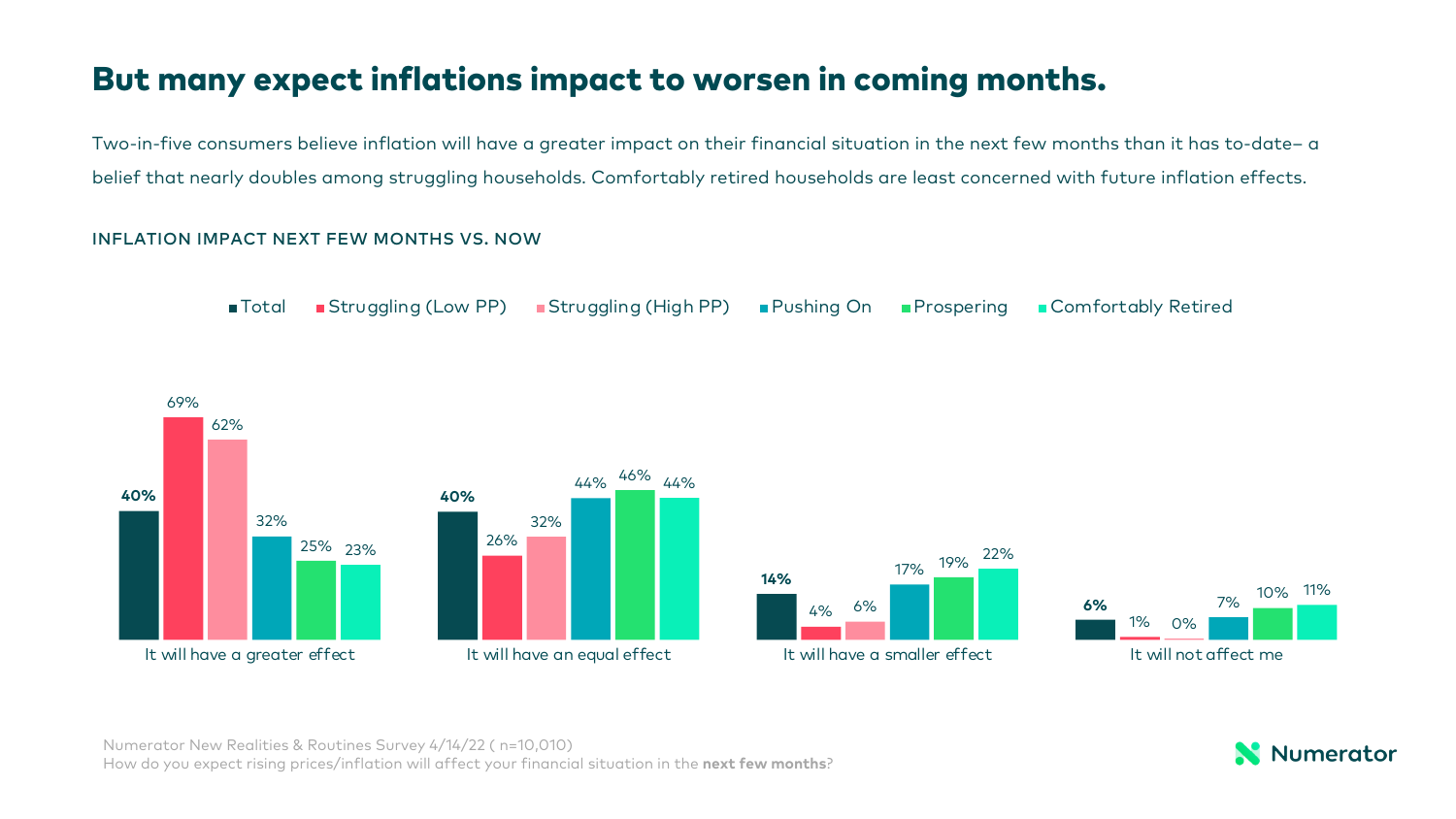## Nearly all households are taking some steps to combat rising prices.

Only 5% of consumers overall say rising prices have not changed their shopping behaviors. The most common adjustments have been stocking up on sale items and searching for coupons & promotions. In the coming months, consumers expect to increase all money-saving opportunities.

#### INFLATION RESPONSES



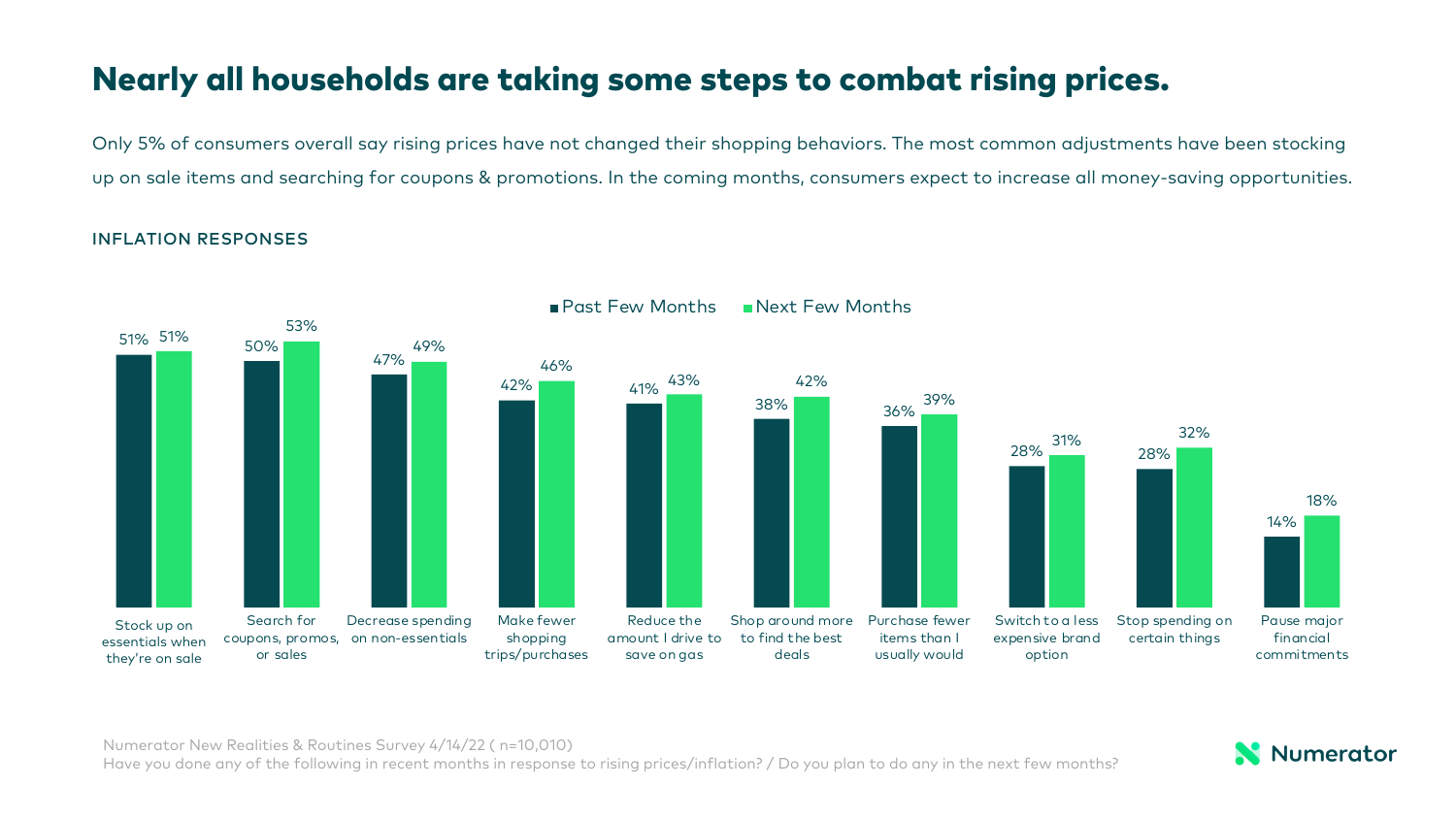## Inflation response varies by group, with struggling households cutting the most.

Cutting out non-essential spending is the first step for most struggling households, something financially flexible consumers are avoiding when possible. Instead, these households are opting for coupons and stocking up on items when they find sales & deals. Struggling households are also making more adjustments to their behaviors, with over half participating in 5+ money-saving measures, compared to two or less for other groups.

#### TOP 5 INFLATION REACTIONS BY SEGMENT



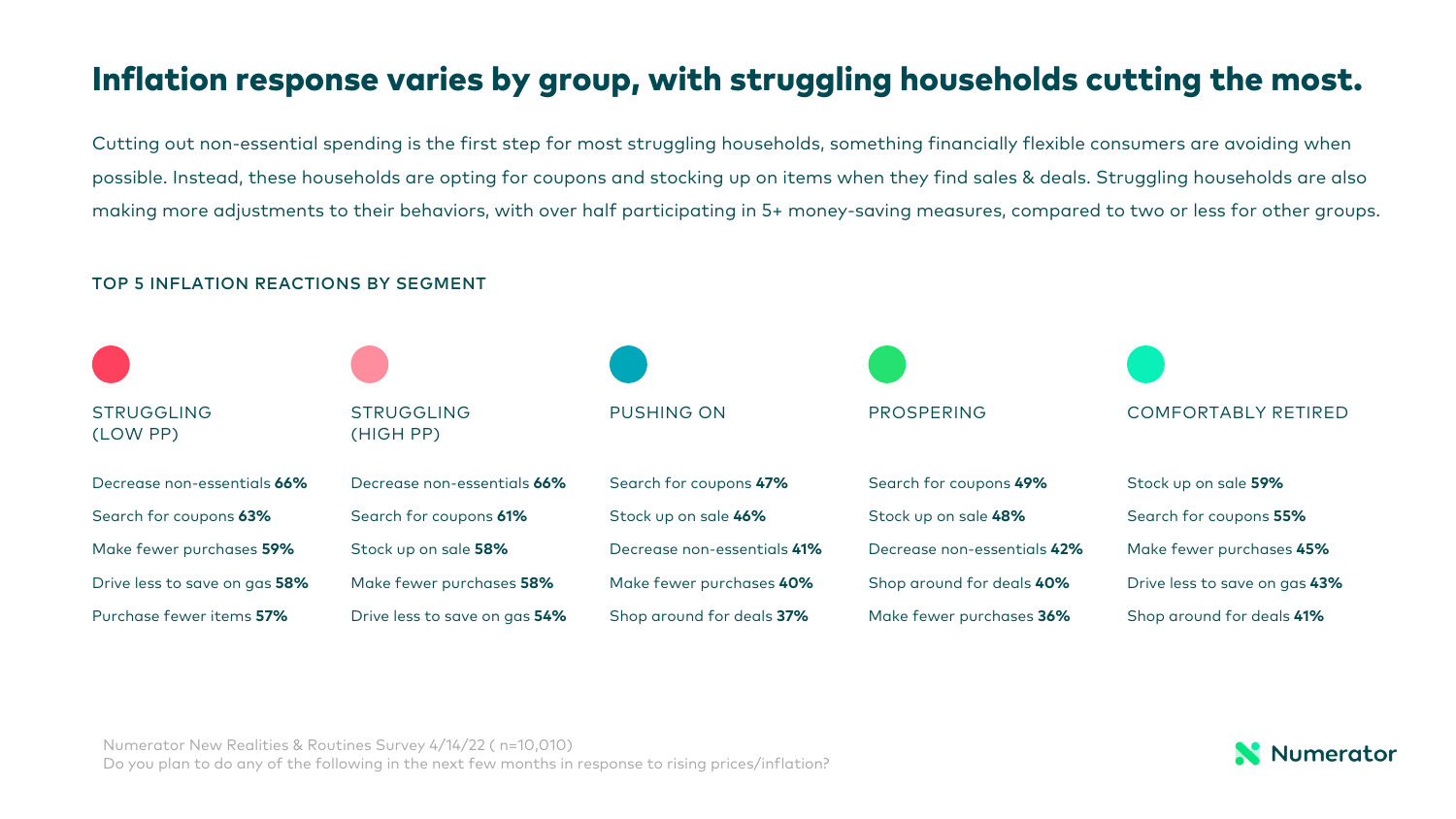## Non-essential spending cuts are already evident for some consumers.

Compared to the first three months of 2021, most consumers this year spent less on non-essentials, with apparel the only exception. Struggling, low purchase power households saw the most noteworthy spending declines, and comfortably retired households the least.

#### OBSERVED SHOPPING BEHAVIOR Q1 2022 BUY RATE INDEX VS. Q1 2021

|                             | <b>APPAREL</b> | <b>ELECTRONICS</b> | <b>HOME &amp; GARDEN</b> | <b>TOOLS &amp; HOME IMP.</b> |
|-----------------------------|----------------|--------------------|--------------------------|------------------------------|
| <b>TOTAL</b>                | 109            | 89                 | 86                       | 93                           |
| STRUGGLING (LOW PP)         | 89             | 81                 | 84                       | 101                          |
| <b>STRUGGLING (HIGH PP)</b> | 136            | 74                 | 83                       | 93                           |
| PUSHING ON                  | 101            | 93                 | 84                       | 109                          |
| <b>PROSPERING</b>           | 120            | 95                 | 86                       | 82                           |
| <b>COMFORTABLY RETIRED</b>  | 100            | 103                | 108                      | 80                           |

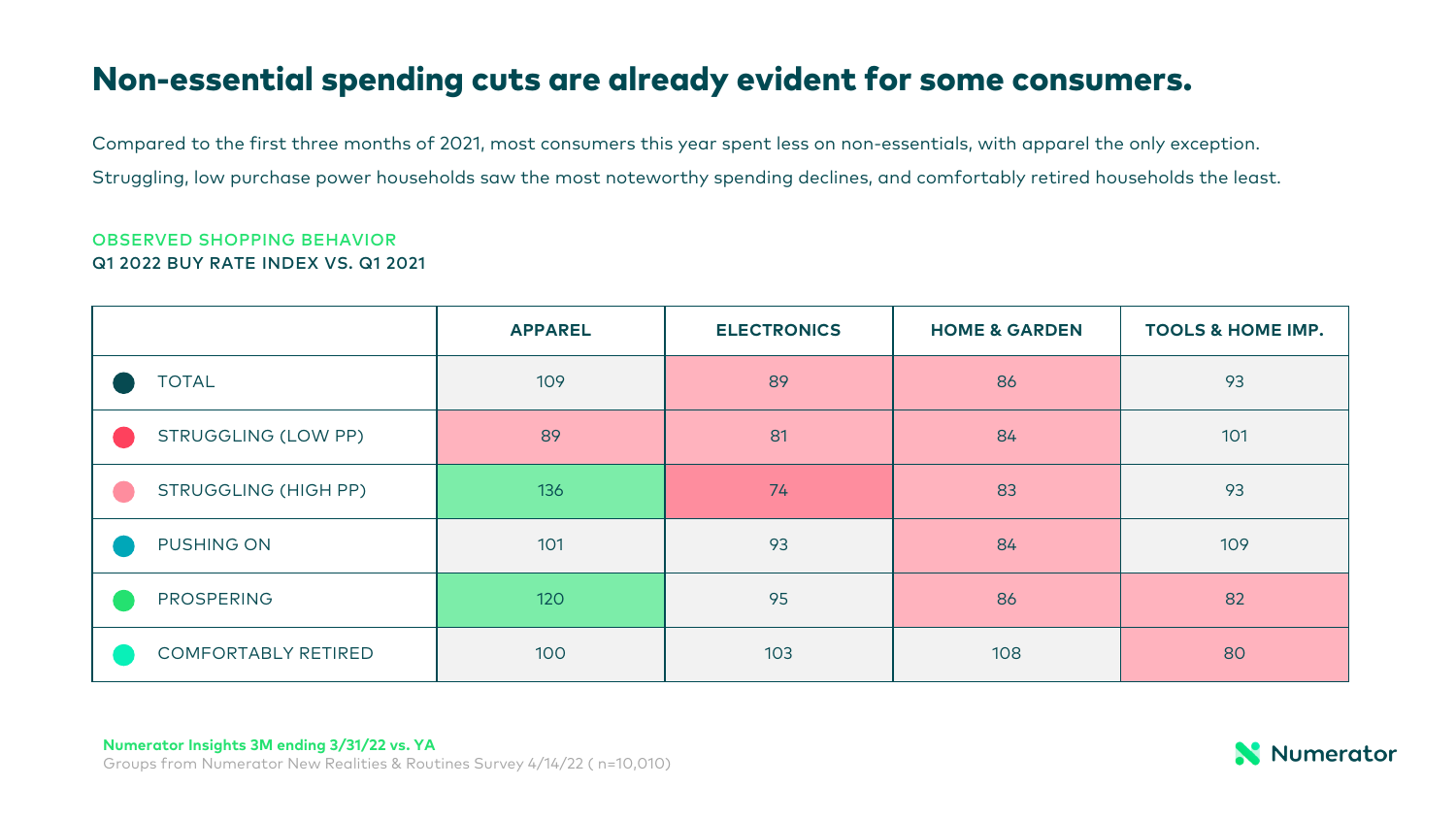## Moving forward, consumers are most likely to adjust dining expenses.

Of the 54% who said they'll decrease or stop spending on non-essential items, restaurant and non-essential food items topped the list for expected cuts, followed by apparel and recreational activities like movies & concerts.

#### EXPECTED NON-ESSENTIAL SPENDING CUTS



Numerator New Realities & Routines Survey 4/14/22 ( n=10,010) | \**Among those who said they'd decrease or stop spending (n=5,414)* Where do you plan to decrease/stop spending in response to rising prices/inflation?

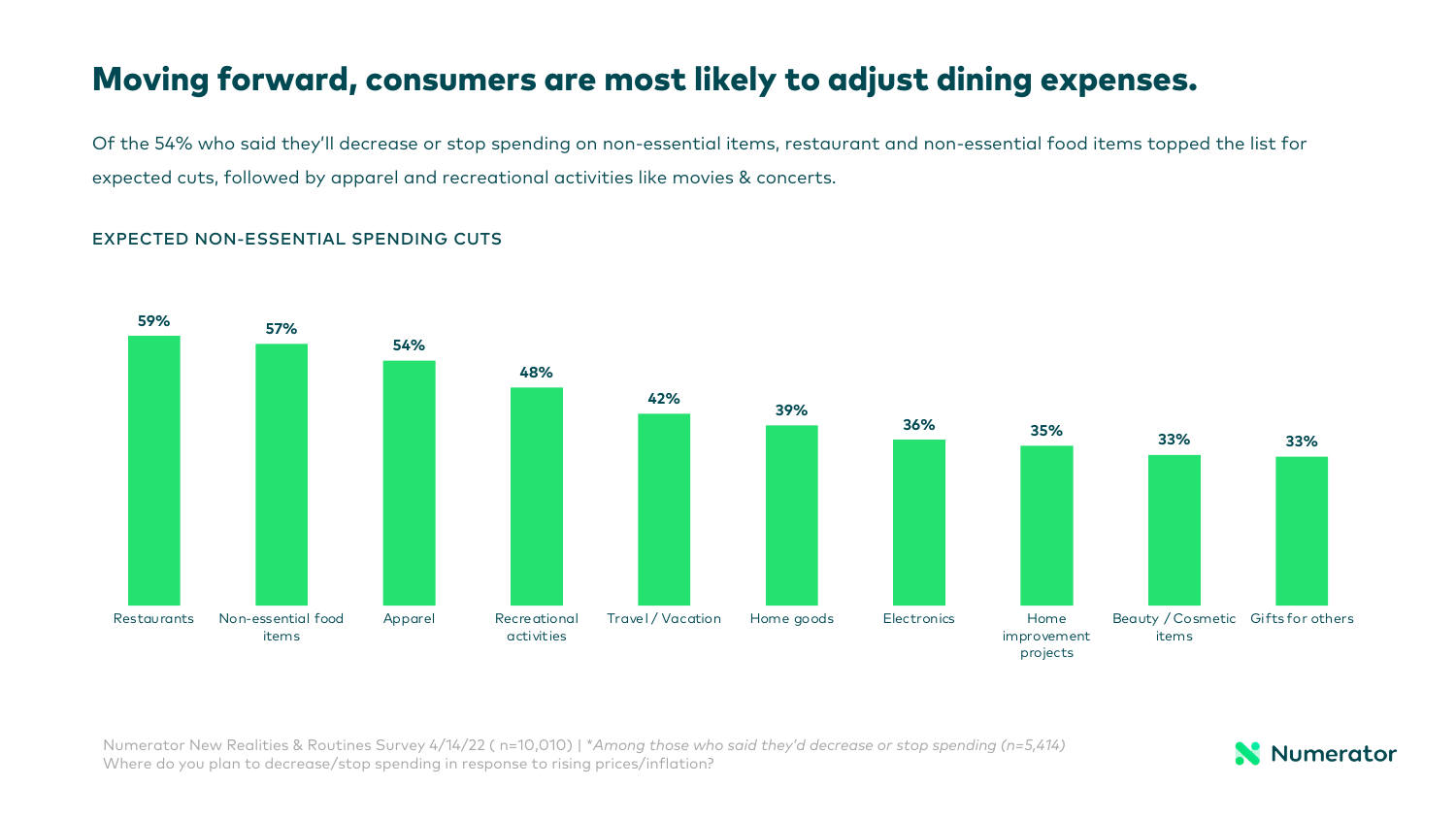## As they look to the future, these groups have varying levels of optimism.

Overall, those in the prospering or pushing on groups have the most favorable future outlook, aided by their increasing financial security. Struggling groups are feeling more neutral, though at least a third say their outlooks are somewhat or very positive.

#### FUTURE OUTLOOK



Numerator New Realities & Routines Survey 4/14/22 ( n=10,010) Thinking about your expectations for your life over the next year, would you say your outlook is…?

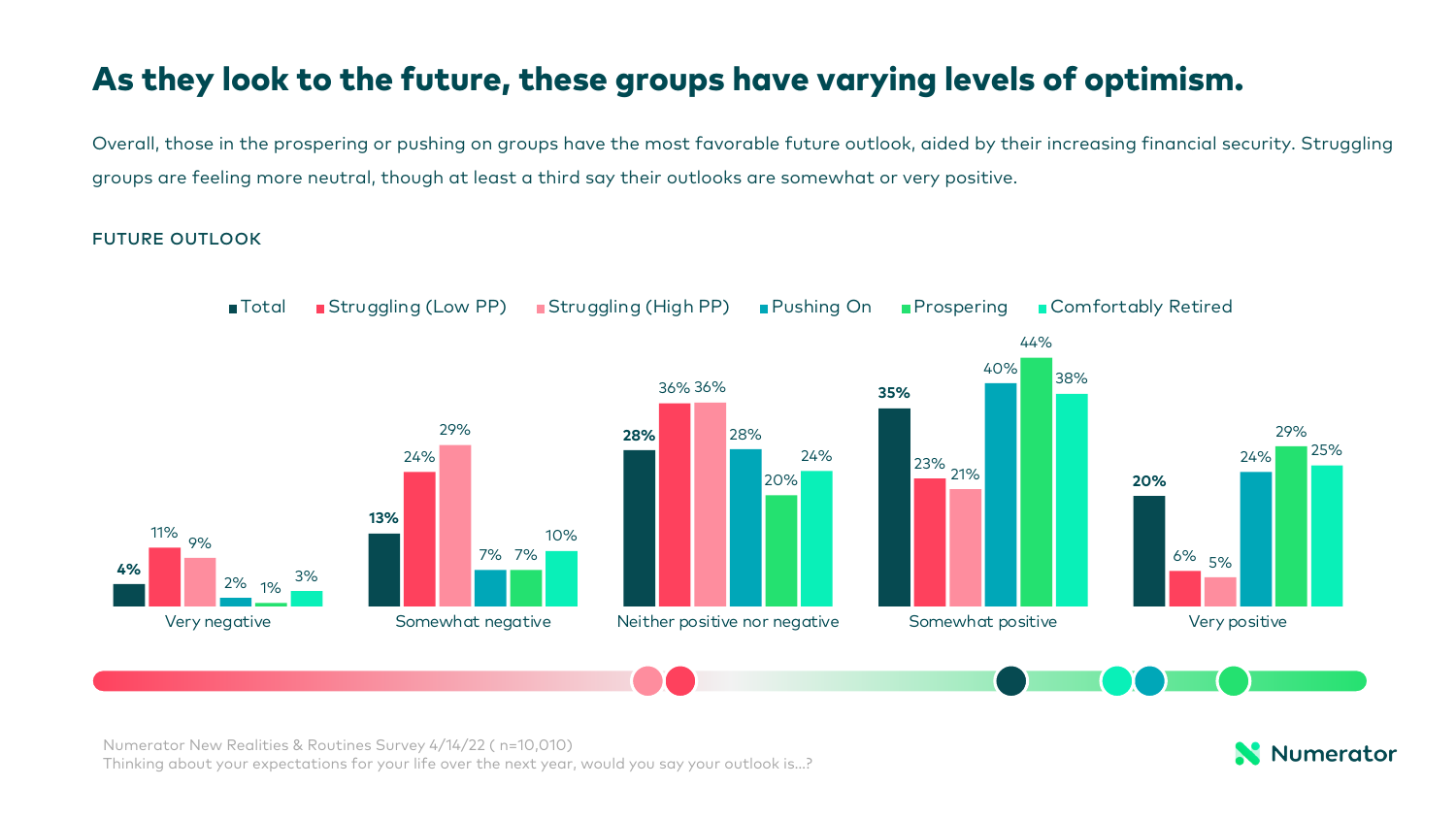## And each group has vastly different concerns for the year to come.

While world events are the top concern overall, consumers in the struggling group are first and foremost worried about making ends meet. Those with more budget flexibility are worried about world events, work & family, new COVID waves or other health concerns.

#### PRIMARY CONCERN FOR THE COMING YEAR



Numerator New Realities & Routines Survey 4/14/22 ( n=10,010) What do you think your *primary* concern will be over the next year? (\*New wave or variant of COVID-19)

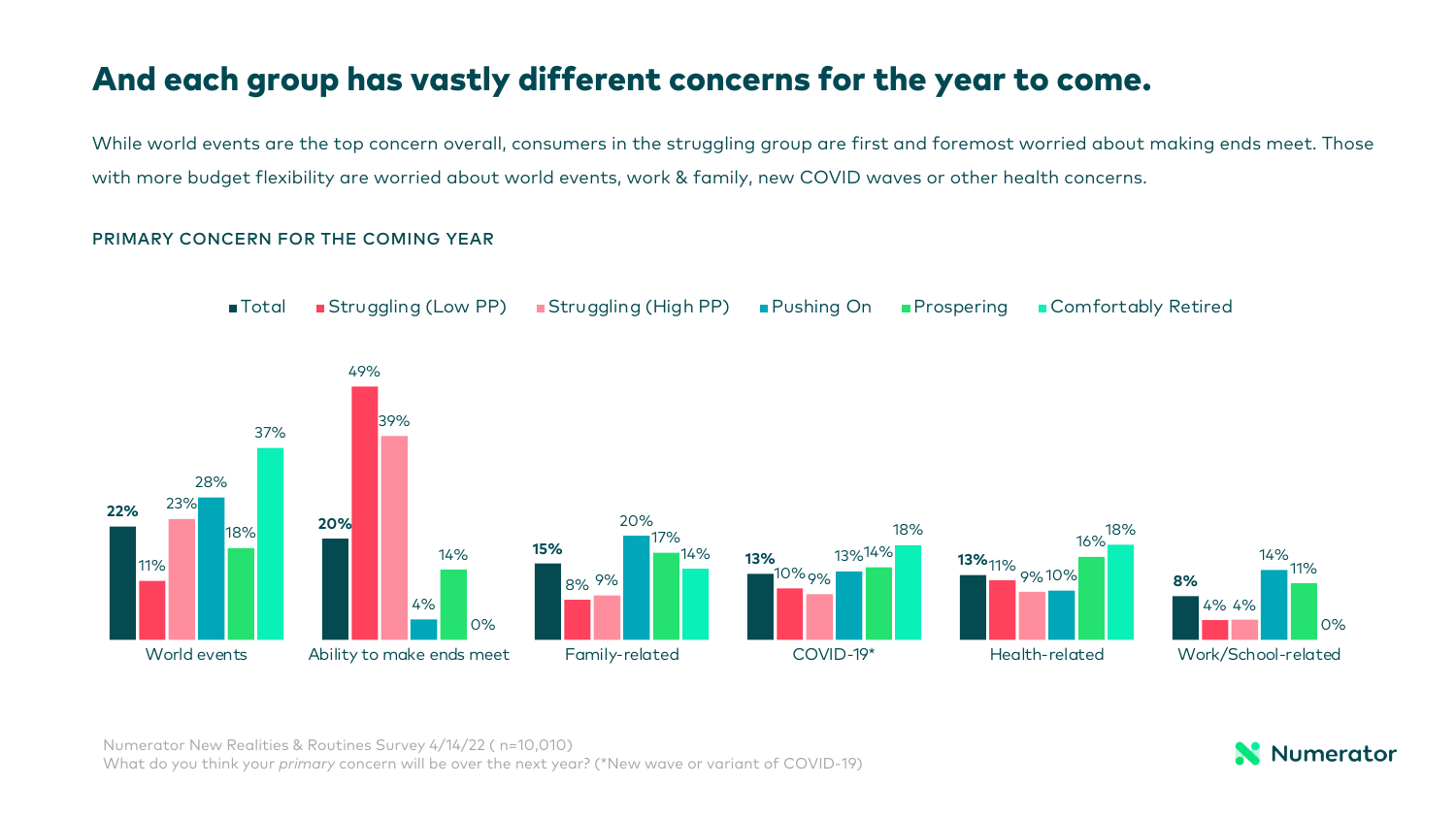## <span id="page-15-0"></span>Key Takeaways

#### NEW REALITIES

- **Inflation will impact all shoppers no matter what, but the way they respond will differ by segment.** Struggling households are the biggest concern as they will drop out of categories entirely, meaning promotions are crucial in retaining category health.
- **Companies will need to bring targeted messaging** to each segment in a way that is appropriate and respectful to those facing financial hardships.
- **A nuanced understanding of consumer segments will continue to be highly important**, as a household's general demographic profile or income level isn't necessarily indicative of their financial wellness.

#### **NEW RC**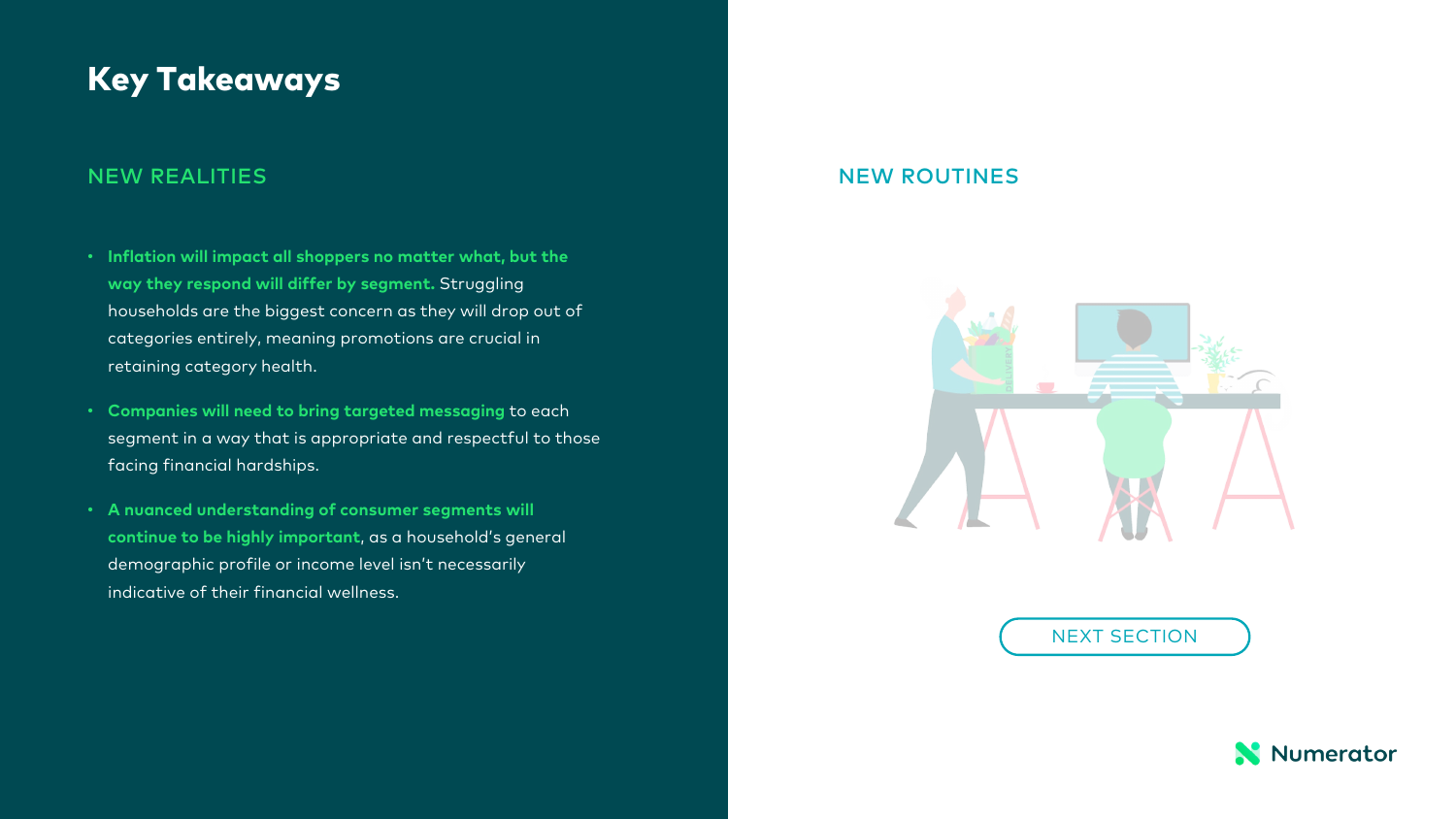

## New Routines

What do "post-COVID" lifestyles look like?

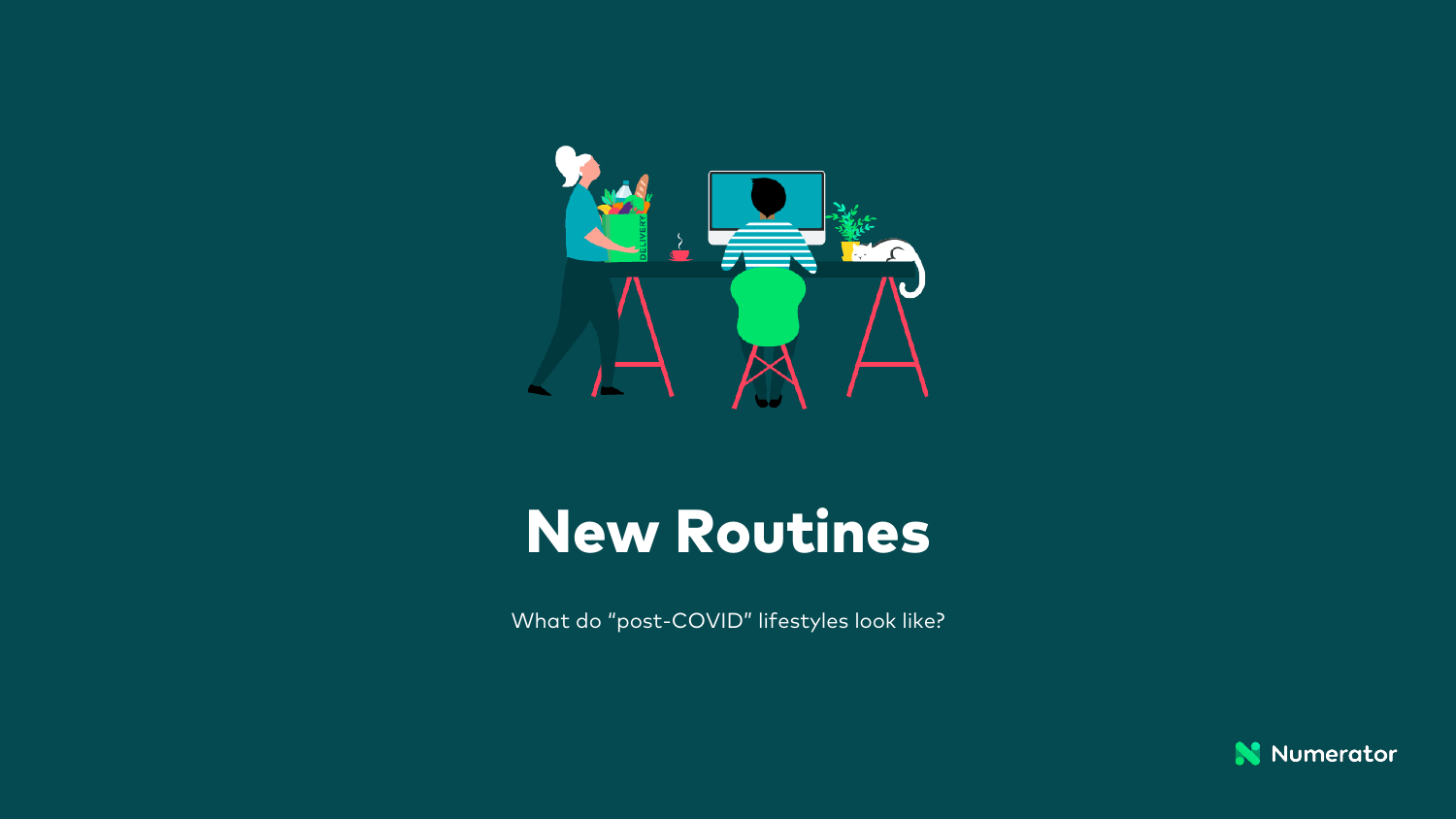## "New Routines" Work Groups

FULLY REMOTE **(16%)**

Fully remote workers are more likely to be Millennial & Gen X high income individuals living in cities. They're heavy online shoppers and place online orders more frequently than any other group. Their most common professions include finance, banking, insurance, sales, IT services and human resources.

HYBRID WORK **(17%)**

Hybrid workers are primarily high income Gen Z and Millennials living in cities. They're less likely to enjoy cooking and are heavy users of meal kits & delivery services. Their primary occupations include post-secondary education, real estate, architecture & design, law and advertising.

FULLY ON-SITE **(38%)**

On-site workers skew slightly younger, though span all income levels and urbanicities fairly equally. They enjoy getting out of the house and visit QSRs more frequently than other working groups, particularly for breakfast. Many are front-line workers in teaching, healthcare, food services and manufacturing.

NOT WORKING **(29%)**

This group is primarily comprised of retired individuals over the age of 65. They're more likely to live in rural settings and come from two-person households. In their free time, they enjoy many leisure activities such as reading, gardening & landscaping, cooking and going out to eat.

**A NOTE ON WORK STYLE PROFILES:** While work styles were identified via the Numerator New Realities & Routines survey, these profiles were built out using Numerator Insights Advanced People Profile & Premium People Profile reports.

Numerator New Realities & Routines Survey 4/14/22 ( n=10,010) | **Numerator Insights** Which of the following best describes your current work arrangement?

### Numerator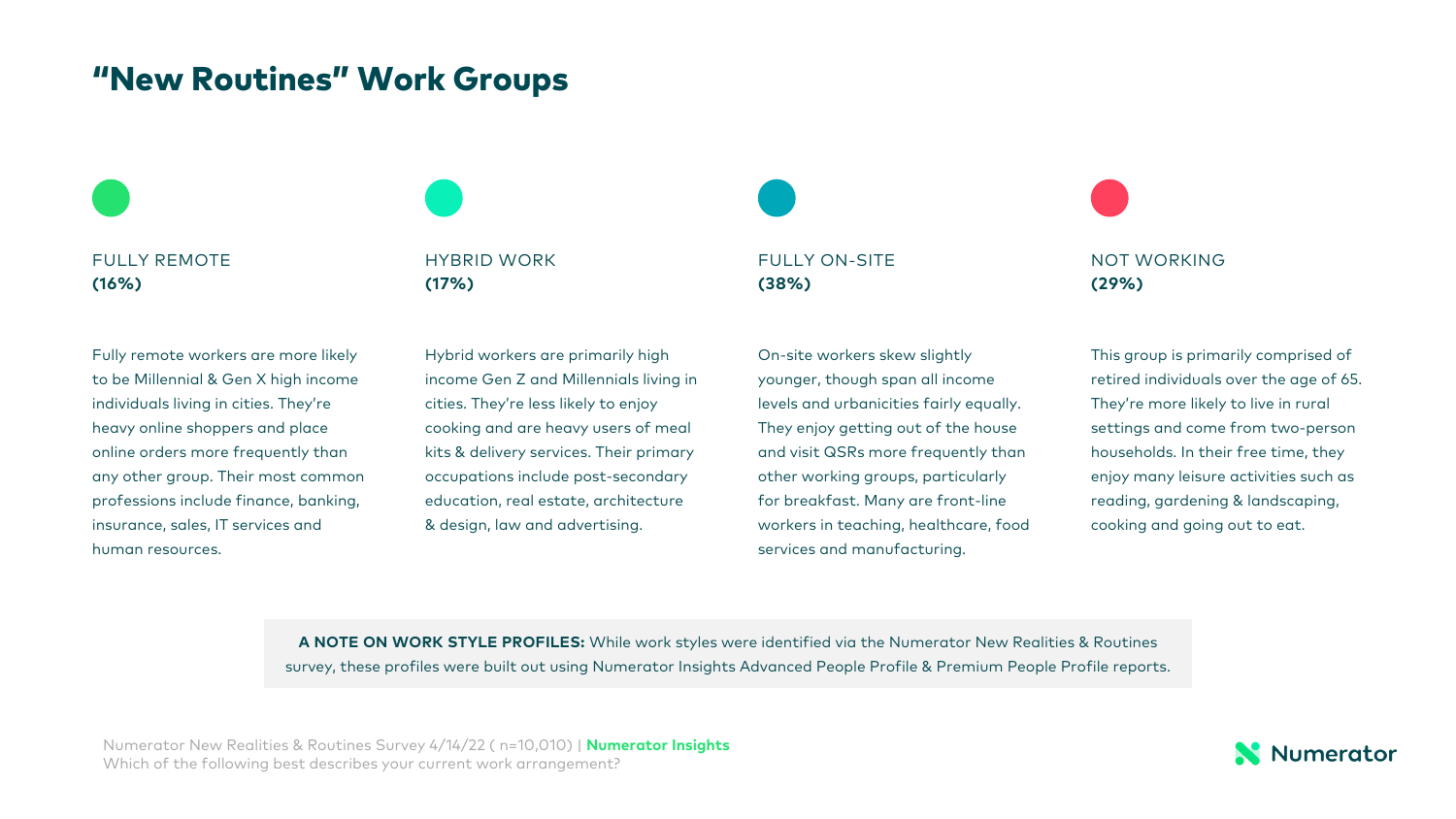## Work styles have a noteworthy tie to personal lifestyle preferences.

Across groups, most consumers are equally happy staying in or getting out of the house, preferring a mix of both in their personal lives. Personal preferences are reflected professionally, though, with remote workers most likely to prefer staying in and on-site workers going out.

#### LIFESTYLE PREFERENCES



■Total Fully Remote Hybrid Fully On-Site Not Working

Numerator New Realities & Routines Survey 4/14/22 ( n=10,010) How would you best describe your preferred lifestyle today?

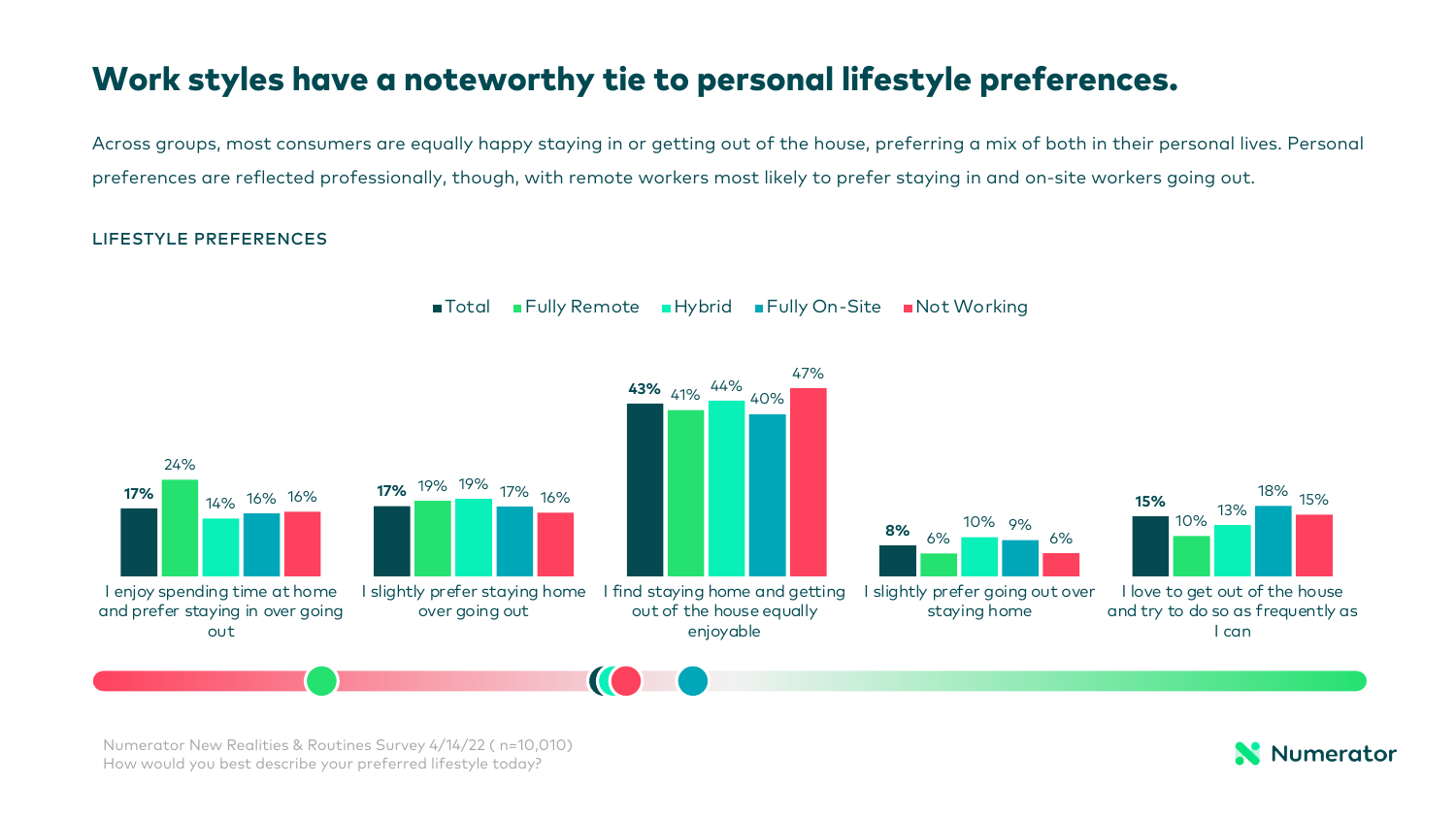## But these work styles have less tie to ongoing pandemic concerns.

Aside from those not working— primarily older, retired individuals with a slightly higher level of COVID-19 concern— today's work styles are not notably tied to COVID concerns. Whether going to work regularly or working from home, most consumers have low levels of pandemic concern.

#### COVID-19 CONCERN



■Total Fully Remote Hybrid Fully On-Site Not Working

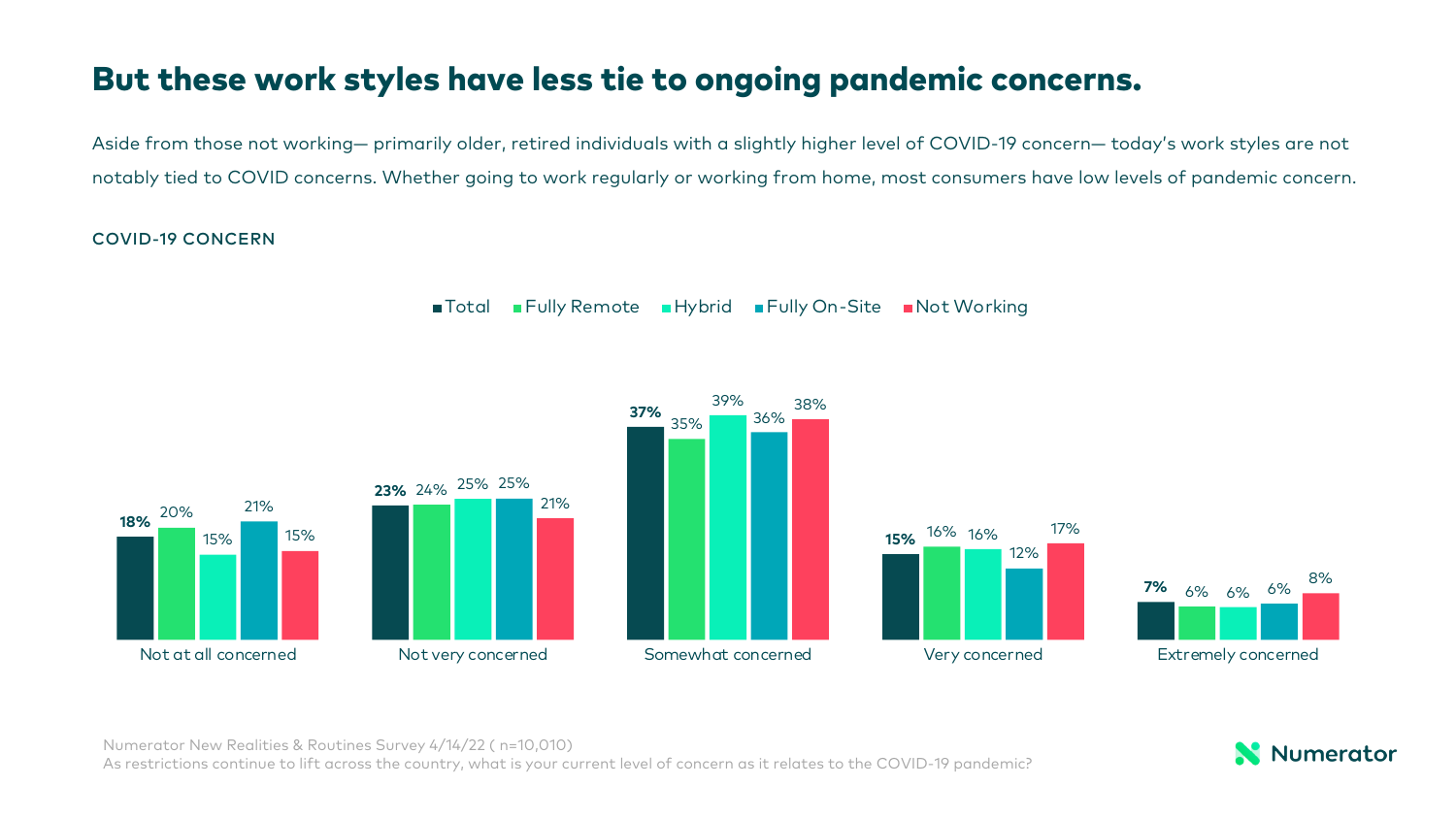## Remote & hybrid workers are tech-heavy in their personal lives, too.

For many, working from home full or part time translates to more time on a personal computer. But these groups also have an affinity for podcasts, social media, and smart home devices. On-site workers and those not working are much less tied to tech.

#### MEDIA & TECHNOLOGY PROFILES | % OF GROUP (INDEX VS. TOTAL)



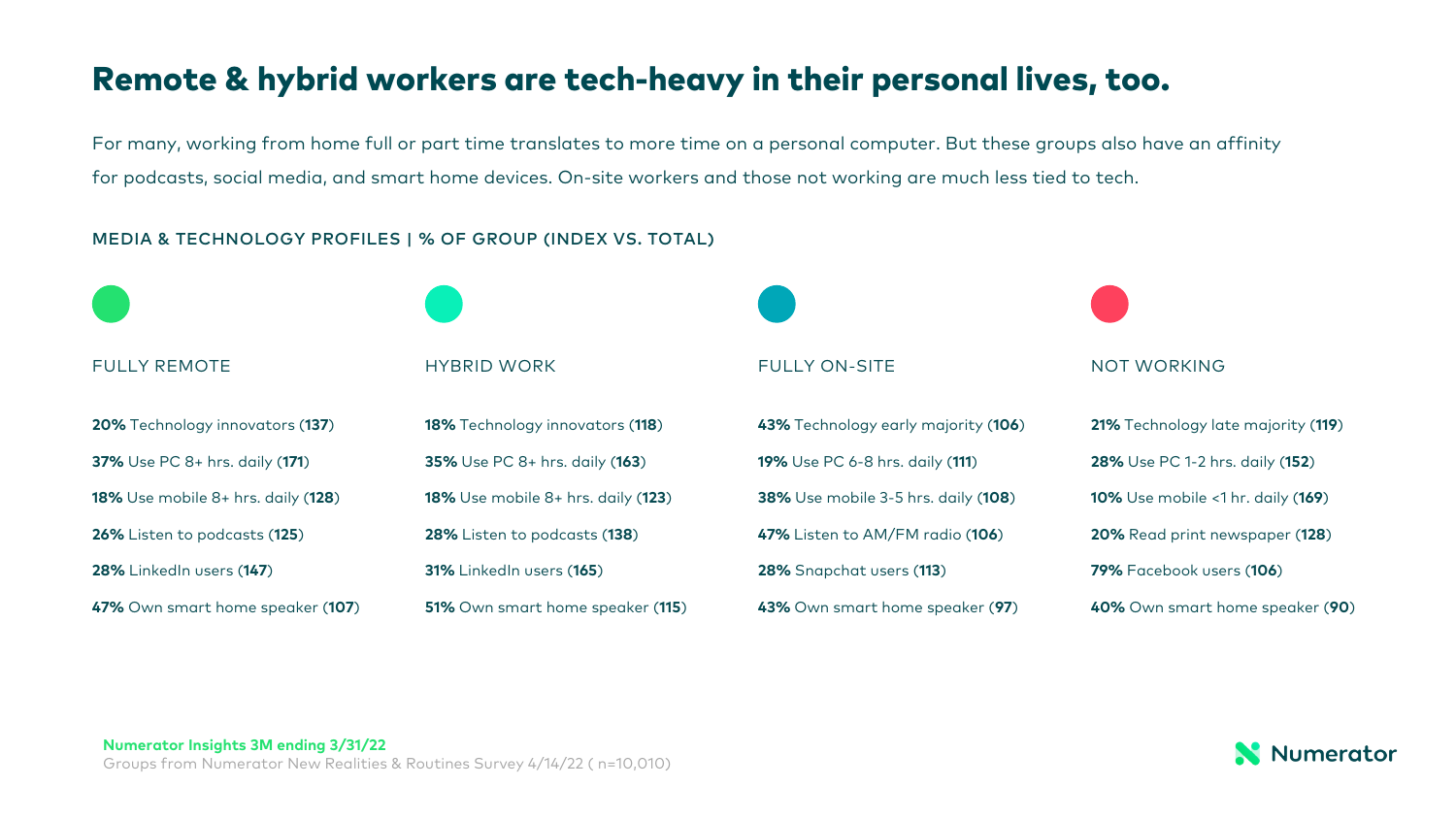## And media preferences are evident in advertising awareness.

Like many other areas of their lives, remote and hybrid workers learn about offerings and deals digitally. Individuals who are not working tend to find out via friends & family or in print media like newspaper or magazines.

#### NEW OFFERINGS & DEAL AWARENESS



■Total Fully Remote Hybrid Fully On-Site Not Working

Numerator New Realities & Routines Survey 4/14/22 ( n=10,010) Before you shop, where do you typically learn about new offerings, deals, etc.?

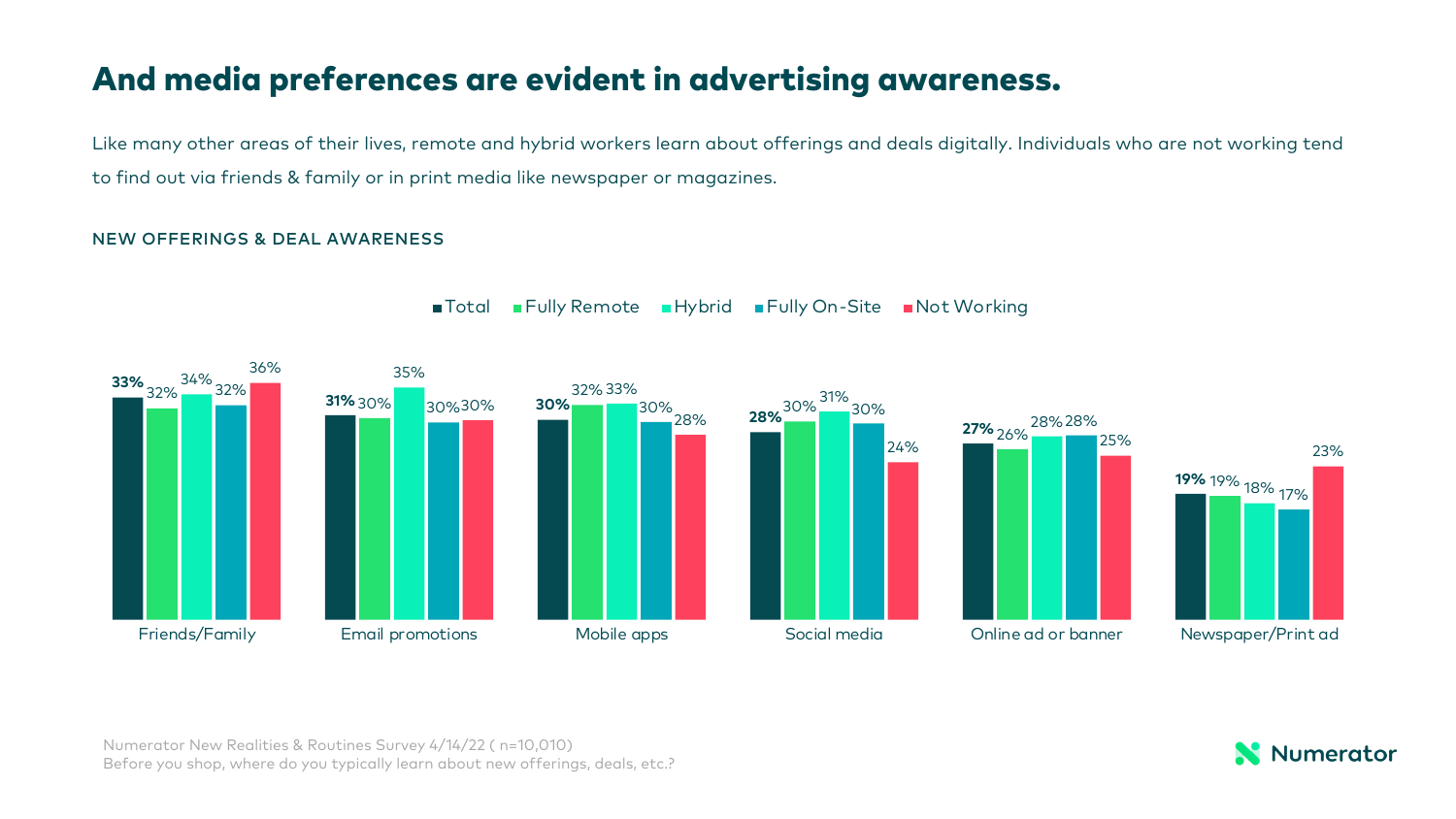## Tech-forward work styles translate to heavier online spending.

Remote workers spend over a fifth of their dollars online, nearly four share points higher than the average shopper. Individuals who don't currently work spend the least online, a combined effect of more time to spend out of home and an older generational skew.

#### OBSERVED SHOPPING BEHAVIOR SHARE OF SPEND IN-STORE VS. ONLINE



In-Store Online

**Numerator Insights 3M ending 3/31/22 | FMCG + Specialty vs. eCommerce** 

Groups from Numerator New Realities & Routines Survey 4/14/22 ( n=10,010)

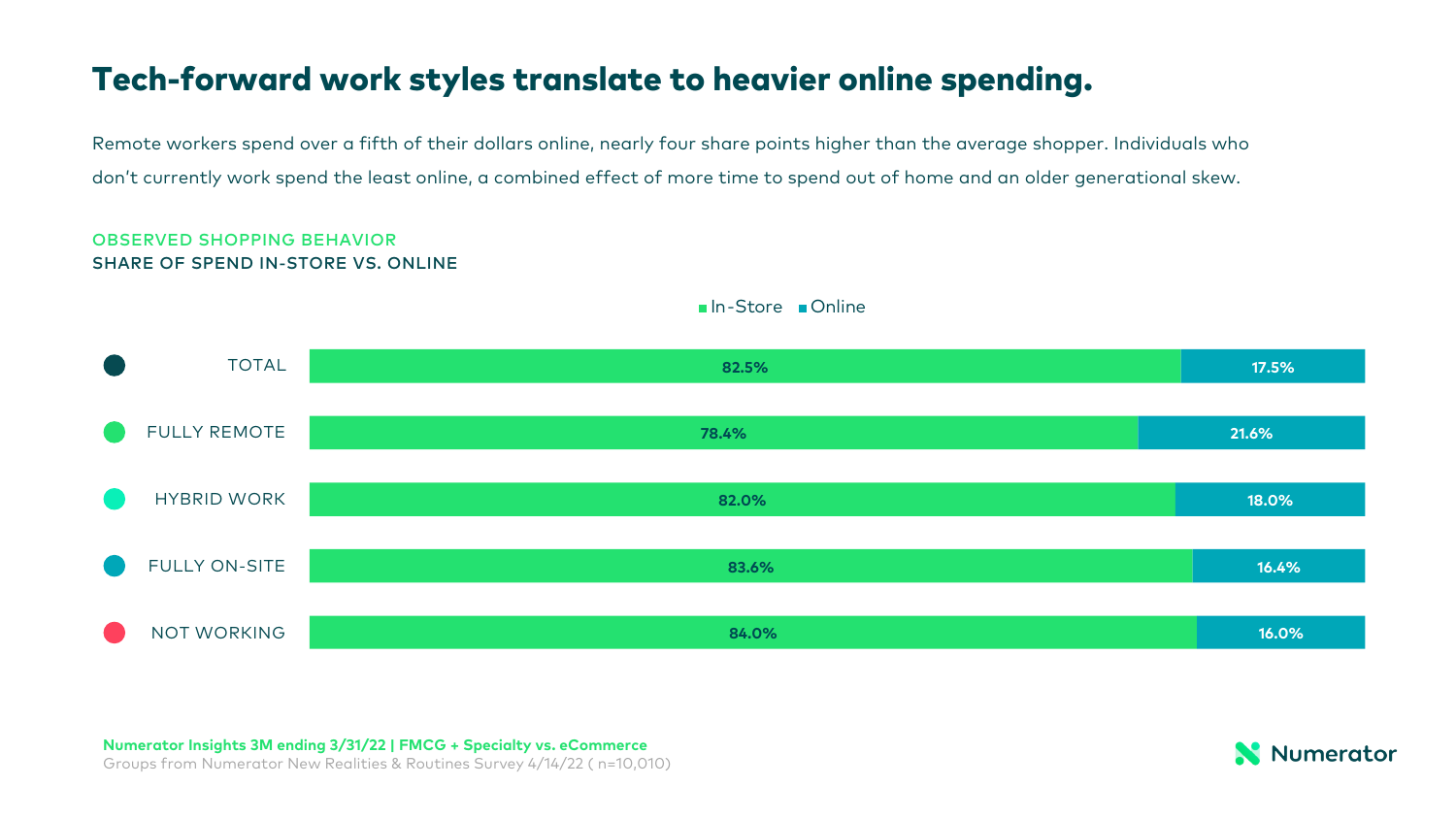## Weekday in-store trips are driven by on-site and non-working individuals.

Remote workers are less likely to venture out during the work week and make more in-store trips on Saturdays than any other group. Meanwhile, on-site workers and those not currently working make more of their trips on weekdays, avoiding peak periods.

#### OBSERVED SHOPPING BEHAVIOR % OF GROUP'S IN-STORE TRIPS BY DAY



#### **Numerator Insights 3M ending 3/31/22 | FMCG + Specialty**

Groups from Numerator New Realities & Routines Survey 4/14/22 ( n=10,010)

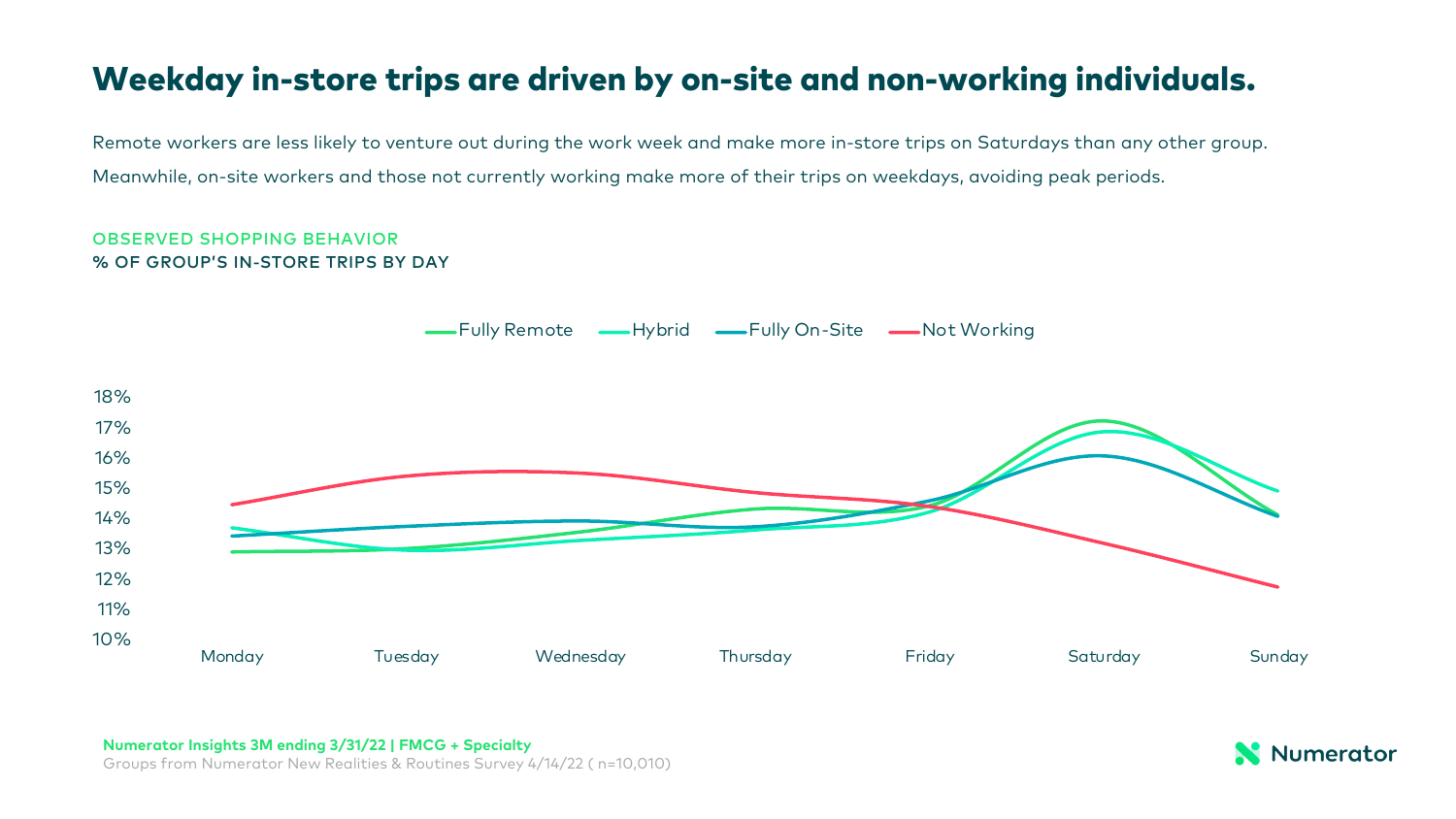## Remote & hybrid workers spend more on groceries and favor meal kits.

Naturally, more time at home means more meals at home, translating to a significantly higher grocery spend than those work outside of their homes. Additionally, those working from home are roughly twice as likely to use meal kits as those who work on-site.

#### OBSERVED SHOPPING BEHAVIOR AVERAGE MONTHLY SPENDING / % OF MEAL KIT USERS







■Total ■Fully Remote ■Hybrid ■Fully On-Site ■Not Working

#### **Numerator Insights 3M ending 3/31/22**  Groups from Numerator New Realities & Routines Survey 4/14/22 ( n=10,010)

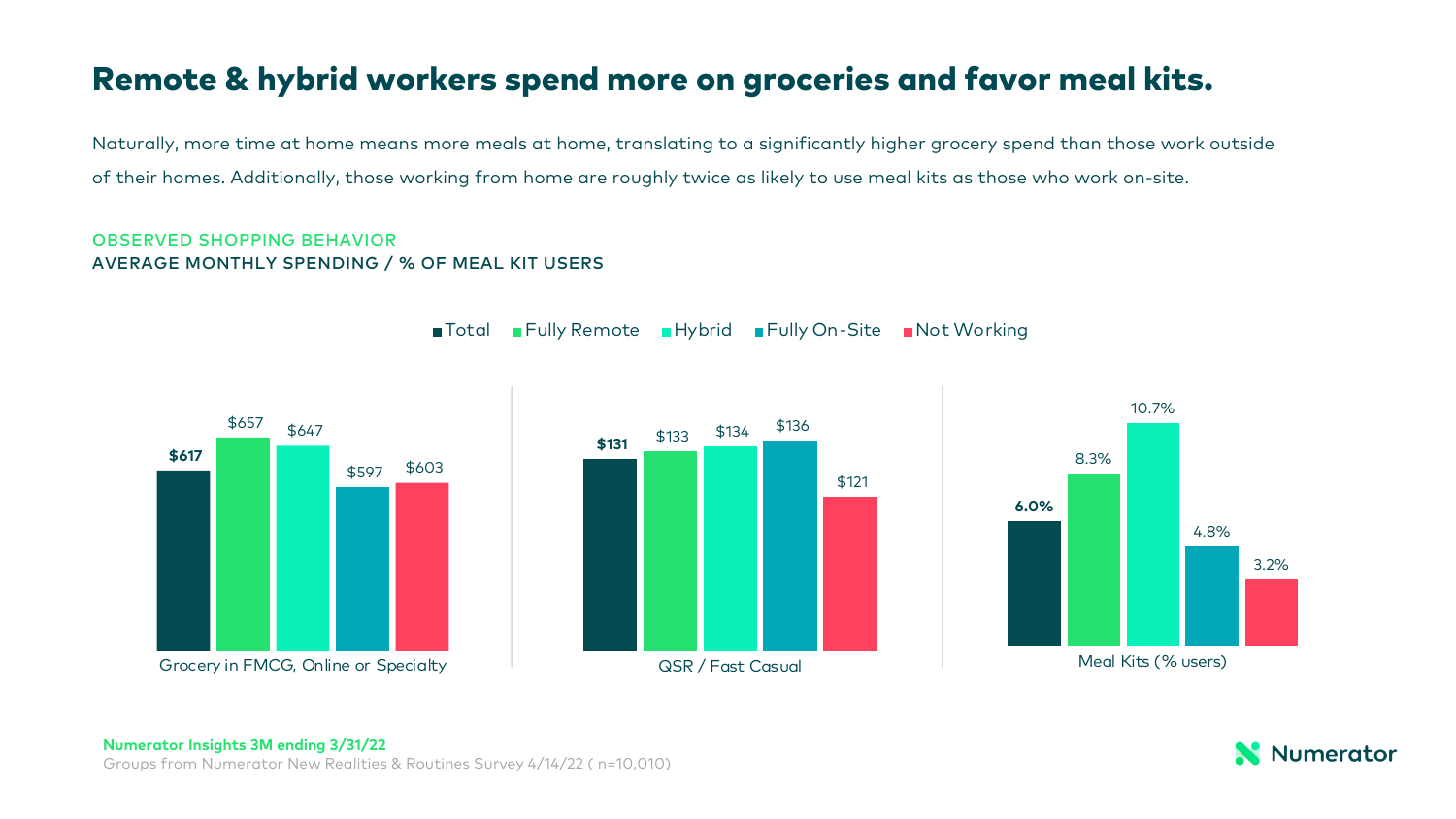## On-site workers drive breakfast trips at QSRs.

In addition to spending slightly more in QSR overall, these individuals make more trips at breakfast time than other groups. As seen with their preferred shopping days, non-working individuals are more likely to visit QSRs outside of peak hours.

#### OBSERVED SHOPPING BEHAVIOR % OF GROUP'S QSR TRIPS BY DAYPART



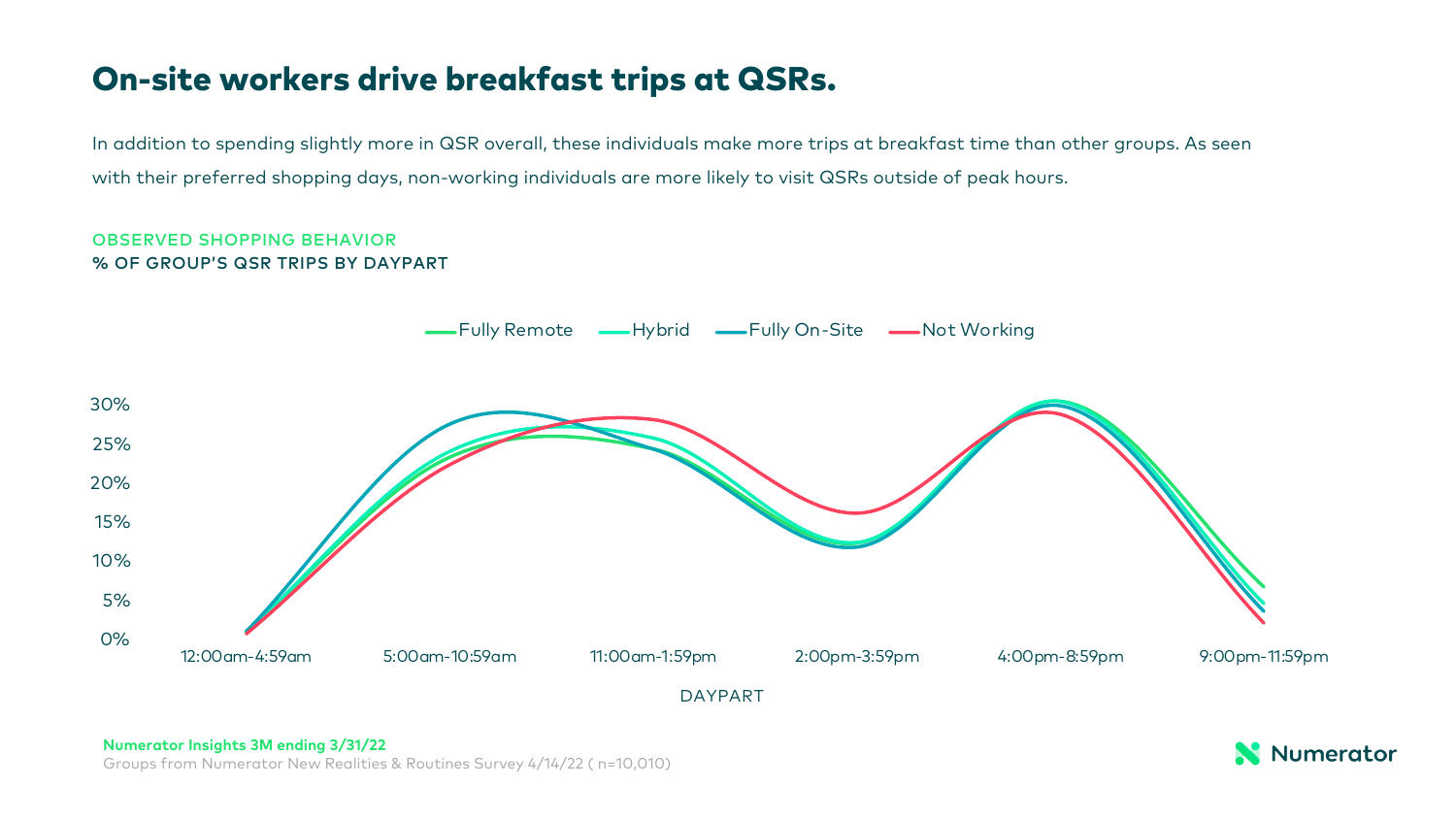## Key Takeaways

- **Inflation will impact all shoppers no matter what, but the way they respond will differ by segment.** Struggling households are the biggest concern, as they will drop out of categories entirely, meaning promotions are crucial in retaining category health.
- **Companies will need to bring targeted messaging** to each segment in a way that is appropriate and respectful to those facing financial hardships.
- **A nuanced understanding of consumer segments will continue to be highly important**, as a household's general demographic profile or income level isn't necessarily indicative of their financial wellness.

#### NEW REALITIES AND INTERNATIONAL CONTRACT CONTRACT OF THE REAL PROPERTY OF THE REAL PROPERTY OF THE REAL PROPERTY OF THE REAL PROPERTY OF THE REAL PROPERTY OF THE REAL PROPERTY OF THE REAL PROPERTY OF THE REAL PROPERTY OF T

- **Companies will need to adjust media targeting to reflect the difference between remote and on-site workers.** Reaching the remote worker requires much more digital presence versus the on-site worker.
- **Workstyles will continue to have a dramatic impact on consumption habits and timing.** QSRs should tailor their breakfast menus to the on-site worker, while grocery and meal kit brands need to continue to stay top-of-mind with remote workers.
- **Retailers will want to focus on the importance of the weekend stock-up trip**, as remote workers are significantly less likely to leave their homes for weekday shopping trips.